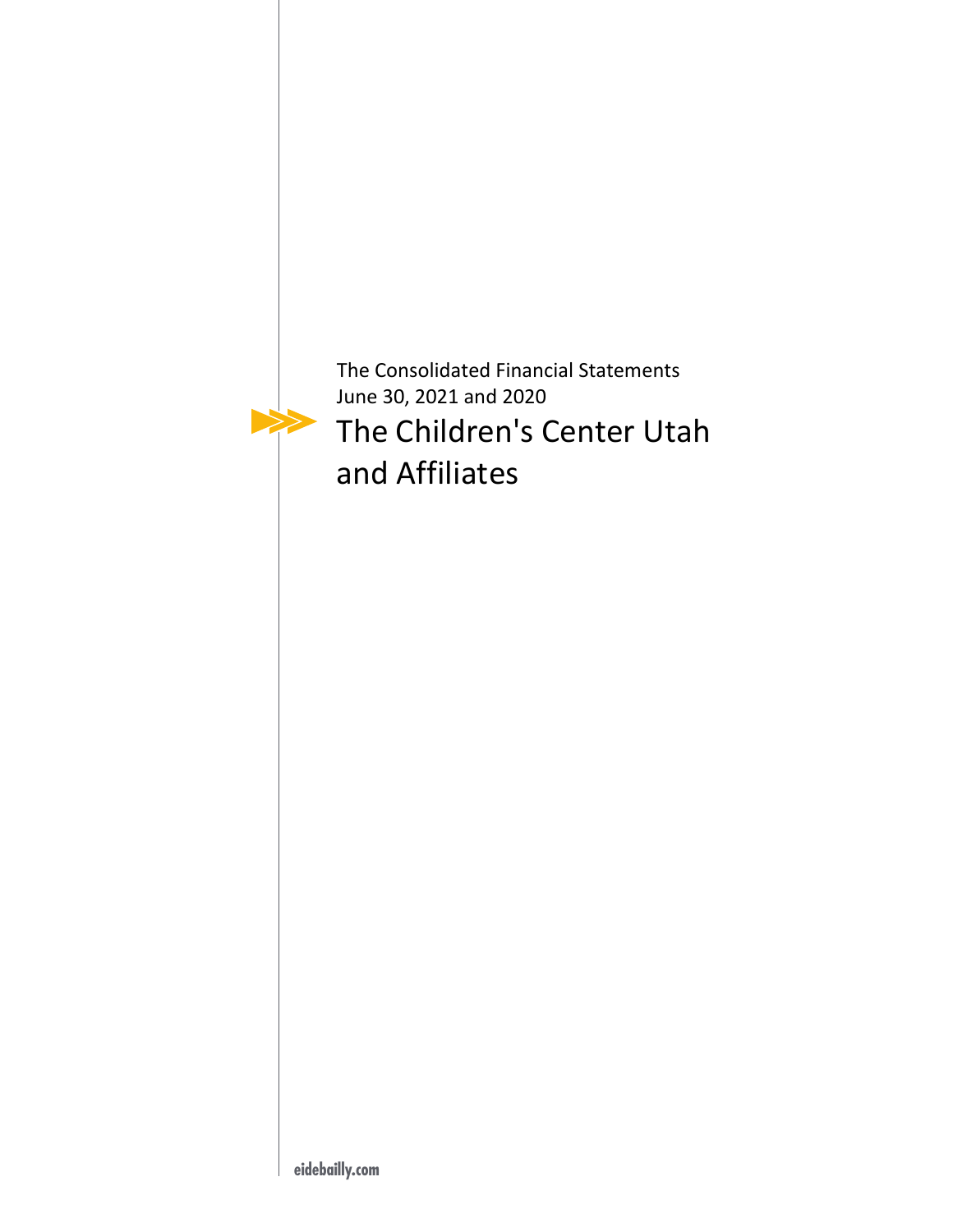| <b>Consolidated Financial Statements</b>                                                                                                                                                                    |  |
|-------------------------------------------------------------------------------------------------------------------------------------------------------------------------------------------------------------|--|
|                                                                                                                                                                                                             |  |
| Supplementary Information                                                                                                                                                                                   |  |
|                                                                                                                                                                                                             |  |
| Independent Auditor's Report on Internal Control over Financial Reporting and on Compliance and Other<br>Matters Based on an Audit of Financial Statements Performed in Accordance with Government Auditing |  |
| Independent Auditor's Report on Compliance for the Major Federal Program; Report on Internal Control Over                                                                                                   |  |
|                                                                                                                                                                                                             |  |
|                                                                                                                                                                                                             |  |
|                                                                                                                                                                                                             |  |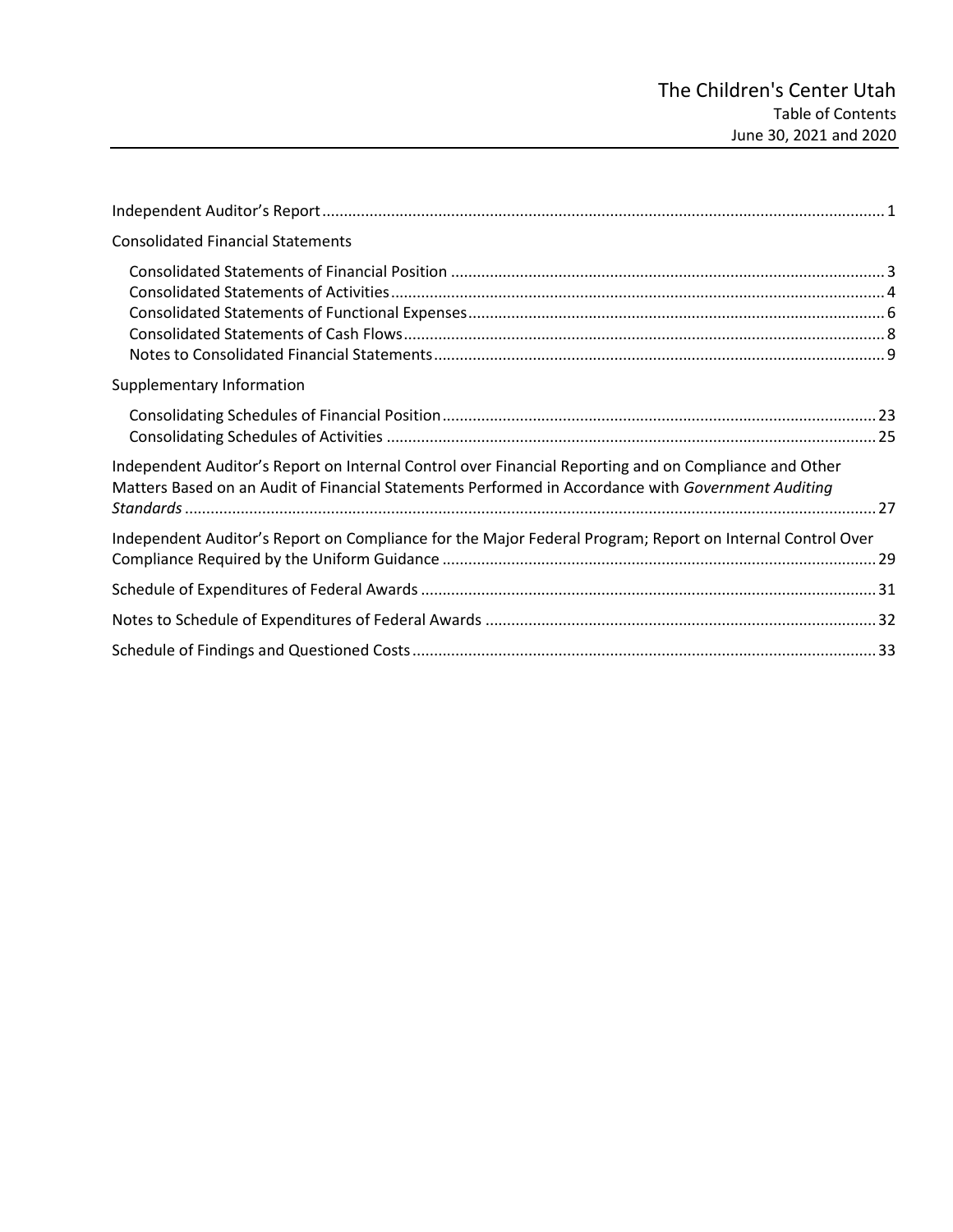

**CPAs & BUSINESS ADVISORS Independent Auditor's Report**

<span id="page-2-0"></span>To the Board of Directors The Children's Center Utah Salt Lake City, Utah

#### **Report on the Consolidated Financial Statements**

We have audited the accompanying consolidated financial statements of The Children's Center Utah, which comprise the consolidated statements of financial position as of June 30, 2021 and 2020, and the related consolidated statements of activities, functional expenses, and cash flows for the years then ended, and the related notes to the consolidated financial statements.

#### **Management's Responsibility for the Consolidated Financial Statements**

Management is responsible for the preparation and fair presentation of these consolidated financial statements in accordance with accounting principles generally accepted in the United States of America; this includes the design, implementation, and maintenance of internal control relevant to the preparation and fair presentation of consolidated financial statements that are free from material misstatement, whether due to fraud or error.

#### **Auditor's Responsibility**

Our responsibility is to express an opinion on these consolidated financial statements based on our audits. We conducted our audits in accordance with auditing standards generally accepted in the United States of America and the standards applicable to financial audits in *Government Auditing Standards*, issued by the Comptroller General of the United States. Those standards require that we plan and perform the audit to obtain reasonable assurance about whether the consolidated financial statements are free from material misstatement.

An audit involves performing procedures to obtain audit evidence about the amounts and disclosures in the consolidated financial statements. The procedures selected depend on the auditor's judgment, including the assessment of the risks of material misstatement of the consolidated financial statements, whether due to fraud or error. In making those risk assessments, the auditor considers internal control relevant to the entity's preparation and fair presentation of the consolidated financial statements in order to design audit procedures that are appropriate in the circumstances, but not for the purpose of expressing an opinion on the effectiveness of the entity's internal control. Accordingly, we express no such opinion. An audit also includes evaluating the appropriateness of accounting policies used and the reasonableness of significant accounting estimates made by management, as well as evaluating the overall presentation of the consolidated financial statements.

We believe that the audit evidence we have obtained is sufficient and appropriate to provide a basis for our audit opinion.

#### **Opinion**

In our opinion, the consolidated financial statements referred to above present fairly, in all material respects, the financial position of The Children's Center Utah as of June 30, 2021 and 2020, and the changes in its net assets and its cash flows for the years then ended in conformity with accounting principles generally accepted in the United States of America.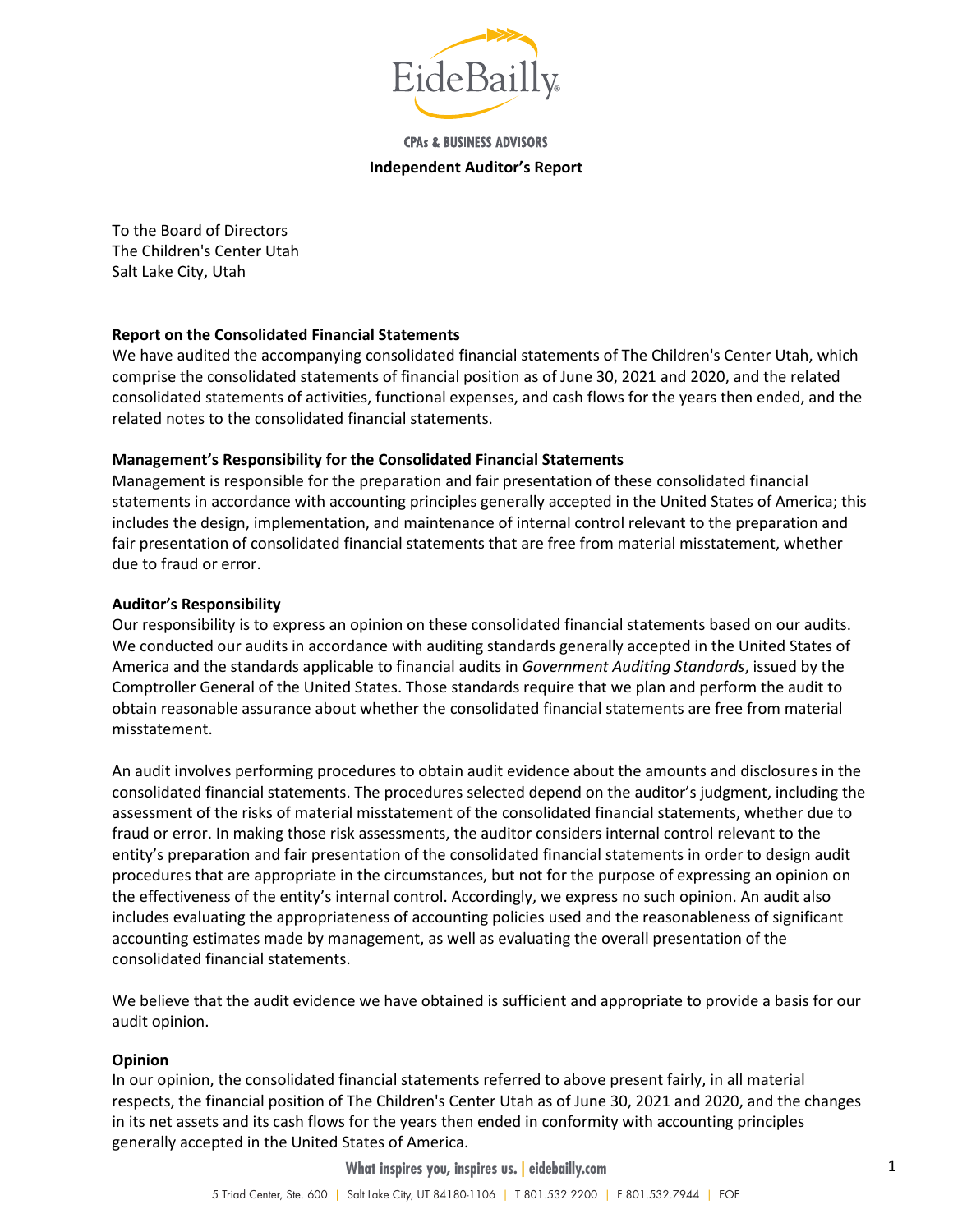#### **Other Matters**

### **Report on Supplementary Information**

The supplementary schedules on pages 23 to 26 are presented for the purpose of additional analysis and are not a required part of the consolidated financial statements. Such information is the responsibility of management and was derived from and relates directly to the underlying accounting and other records used to prepare the consolidated financial statements. The information has been subjected to the auditing procedures applied in our audit of the consolidated financial statements and certain additional procedures, including comparing and reconciling such information directly to the underlying accounting and other records used to prepare the consolidated financial statements or to the consolidated financial statements themselves, and other additional procedures in accordance with auditing standards generally accepted in the United States of America. In our opinion, the information is fairly stated, in all material respects, in relation to the consolidated financial statements taken as a whole.

#### **Other Information**

Our audit was conducted for the purpose of forming an opinion on the consolidated financial statements as a whole. The accompanying schedule of expenditures of federal awards, as required by Title 2 *U.S. Code of Federal Regulations Part 200, Uniform Administrative Requirements, Cost Principles, and Audit Requirements for Federal Awards* (Uniform Guidance), is presented for purposes of additional analysis and is not a required part of the consolidated financial statements. Such information is the responsibility of management and was derived from and relates directly to the underlying accounting and other records used to prepare the consolidated financial statements. The information has been subjected to the auditing procedures applied in the audit of the consolidated financial statements and certain additional procedures, including comparing and reconciling such information directly to the underlying accounting and other records used to prepare the consolidated financial statements or to the consolidated financial statements themselves, and other additional procedures in accordance with auditing standards generally accepted in the United States of America. In our opinion, the information is fairly stated, in all material respects, in relation to the consolidated financial statements as a whole.

### **Other Reporting Required by Government Auditing Standards**

In accordance with *Government Auditing Standards*, we have also issued our report dated May 20, 2022, on our consideration of The Children's Center Utah's internal control over financial reporting and on our tests of its compliance with certain provisions of laws, regulations, contracts and grant agreements and other matters. The purpose of that report is solely to describe the scope of our testing of internal control over financial reporting and compliance and the results of that testing, and not to provide an opinion on the effectiveness of The Children's Center Utah's internal control over financial reporting or on compliance. That report is an integral part of an audit performed in accordance with *Government Auditing Standards* in considering The Children's Center Utah's internal control over financial reporting and compliance.

Eader Sailly LLP

Salt Lake City, Utah May 20, 2022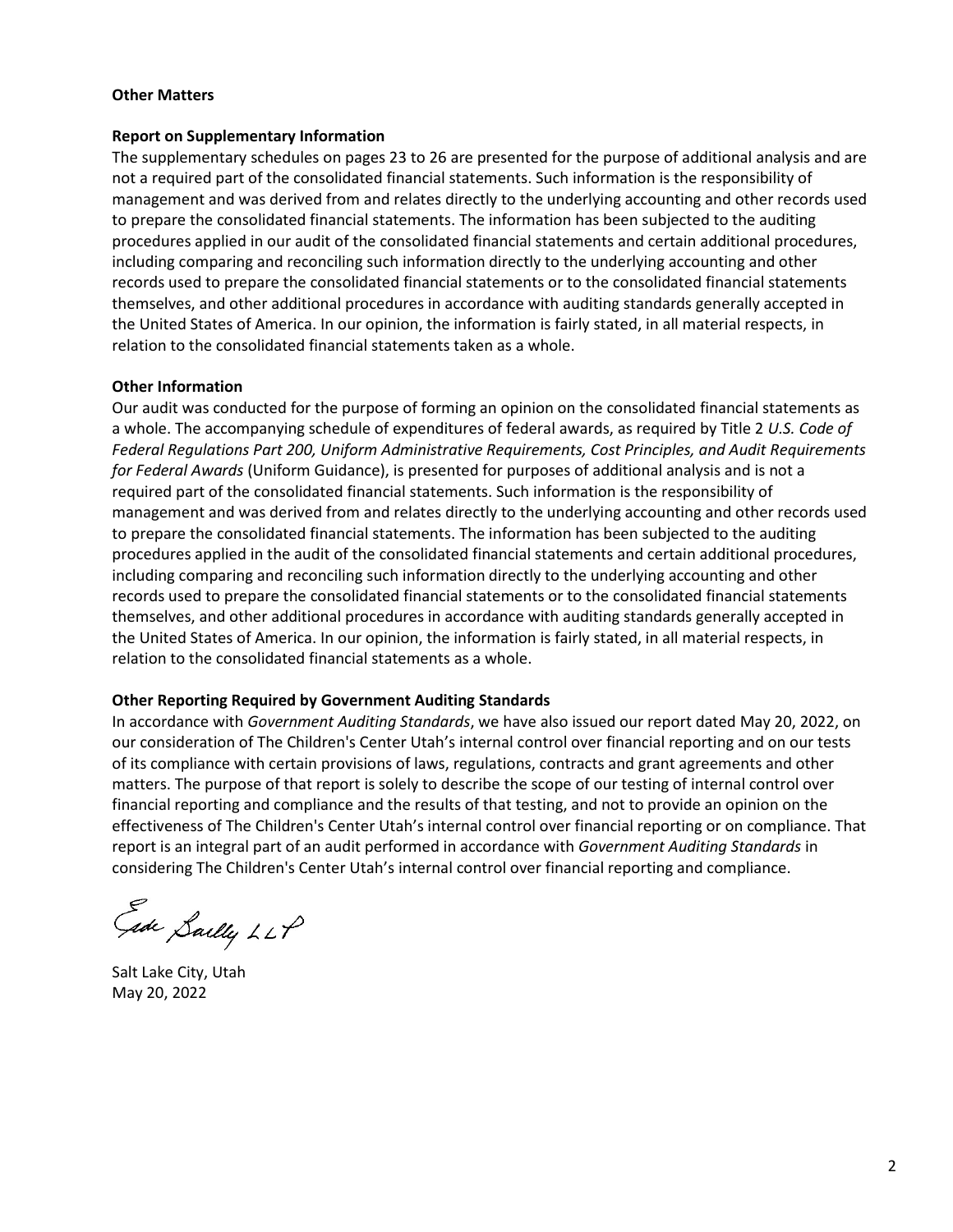# The Children's Center Utah Consolidated Statements of Financial Position June 30, 2021 and 2020

<span id="page-4-1"></span><span id="page-4-0"></span>

|                                                                                                                                                            | 2021                                            | 2020                                            |
|------------------------------------------------------------------------------------------------------------------------------------------------------------|-------------------------------------------------|-------------------------------------------------|
| Assets                                                                                                                                                     |                                                 |                                                 |
| <b>Current Assets</b><br>Cash and cash equivalents<br>Accounts receivable, net<br>Unconditional promises to give, net<br>Prepaid expenses and other assets | \$<br>3,998,086<br>899,126<br>455,346<br>91,782 | \$<br>2,276,851<br>248,879<br>451,406<br>40,165 |
| <b>Total current assets</b>                                                                                                                                | 5,444,340                                       | 3,017,301                                       |
| Property and Equipment, Net                                                                                                                                | 8,596,722                                       | 9,534,233                                       |
| Unconditional Promises to Give, Less Current Portion<br>Endowment                                                                                          | 9,833,310                                       | 340,000<br>8,025,954                            |
| <b>Total assets</b>                                                                                                                                        | 23,874,372<br>S.                                | 20,917,488<br>S                                 |
| Liabilities and Net Assets                                                                                                                                 |                                                 |                                                 |
| <b>Current Liabilities</b><br>Accounts payable and other liabilities<br>Line of credit<br>Promise to grant space, current                                  | \$<br>363,667<br>400,000                        | \$<br>605,206<br>15,976                         |
| <b>Total current liabilities</b>                                                                                                                           | 763,667                                         | 621,182                                         |
| Paycheck Protection Program Loan<br>Promise to Grant Space, Less Current Portion                                                                           | 818,962                                         | 879,371<br>175,736                              |
| <b>Total liabilities</b>                                                                                                                                   | 1,582,629                                       | 1,676,289                                       |
| <b>Net Assets</b><br>Without donor restrictions<br>Undesignated<br>Investment in property and equipment<br>The Children's Center Trust                     | 2,871,365<br>8,596,722<br>6,431,896             | 800,106<br>9,534,233<br>5,128,597               |
|                                                                                                                                                            | 17,899,983                                      | 15,462,936                                      |
| With donor restrictions                                                                                                                                    | 4,391,760                                       | 3,778,263                                       |
| Total net assets                                                                                                                                           | 22,291,743                                      | 19,241,199                                      |
| Total liabilities and net assets                                                                                                                           | 23,874,372                                      | 20,917,488<br>S                                 |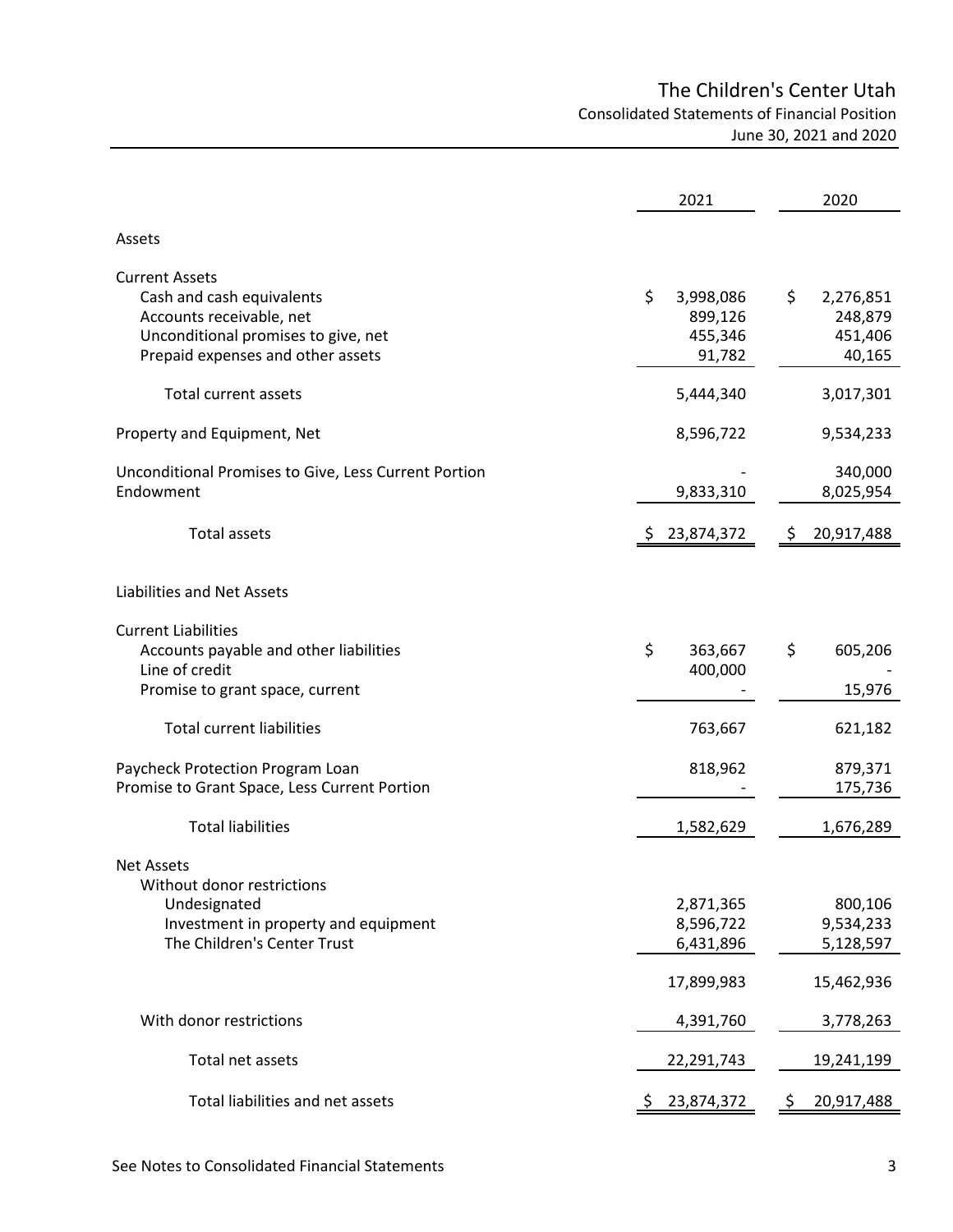<span id="page-5-0"></span>

|                                                                                                                                                            | <b>Without Donor</b><br>Restrictions                  | With Donor<br>Restrictions | Total                                                 |
|------------------------------------------------------------------------------------------------------------------------------------------------------------|-------------------------------------------------------|----------------------------|-------------------------------------------------------|
| <b>Public Support</b><br>Contributions<br>Special events, less cost of direct                                                                              | \$<br>1,215,071                                       | \$<br>320,500              | \$<br>1,535,571                                       |
| benefits to donors of \$37,921                                                                                                                             | 739,687                                               |                            | 739,687                                               |
|                                                                                                                                                            | 1,954,758                                             | 320,500                    | 2,275,258                                             |
| Revenue                                                                                                                                                    |                                                       |                            |                                                       |
| Program services<br>Federal and state contracts<br>Private contracts<br>Private fees                                                                       | 429,740<br>742,659<br>749,617                         |                            | 429,740<br>742,659<br>749,617                         |
|                                                                                                                                                            | 1,922,016                                             |                            | 1,922,016                                             |
| Less contractual allowances<br>Less bad debt                                                                                                               | (130, 383)<br>(50,081)                                |                            | (130, 383)<br>(50,081)                                |
| Total program services revenue                                                                                                                             | 1,741,552                                             |                            | 1,741,552                                             |
| Other federal service revenue<br>Endowment net investment return/(loss)<br>PPP loan forgiveness<br>Gain on sale of property and equipment<br>Other revenue | 810,718<br>1,154,904<br>884,852<br>762,183<br>263,284 | 652,452                    | 810,718<br>1,807,356<br>884,852<br>762,183<br>263,284 |
|                                                                                                                                                            | 3,875,941                                             | 652,452                    | 4,528,393                                             |
| Net assets released from restriction                                                                                                                       | 359,455                                               | (359,455)                  |                                                       |
| Total public support and revenue                                                                                                                           | 7,931,706                                             | 613,497                    | 8,545,203                                             |
| Expenses<br>Program services<br><b>Therapeutic Preschool</b><br>Training, Consultation and Research<br><b>Outpatient Services</b>                          | 1,812,735<br>817,341<br>1,540,268                     |                            | 1,812,735<br>817,341<br>1,540,268                     |
| Total program services                                                                                                                                     | 4,170,344                                             |                            | 4,170,344                                             |
| <b>Supporting services</b><br>Management and general<br>Fundraising                                                                                        | 731,570<br>592,745                                    |                            | 731,570<br>592,745                                    |
| Total supporting services                                                                                                                                  | 1,324,315                                             |                            | 1,324,315                                             |
| Total program and supporting<br>services expenses                                                                                                          | 5,494,659                                             |                            | 5,494,659                                             |
| Change in Net Assets                                                                                                                                       | 2,437,047                                             | 613,497                    | 3,050,544                                             |
| Net Assets, Beginning of Year                                                                                                                              | 15,462,936                                            | 3,778,263                  | 19,241,199                                            |
| Net Assets, End of Year                                                                                                                                    | 17,899,983                                            | 4,391,760                  | 22,291,743                                            |

See Notes to Consolidated Financial Statements 4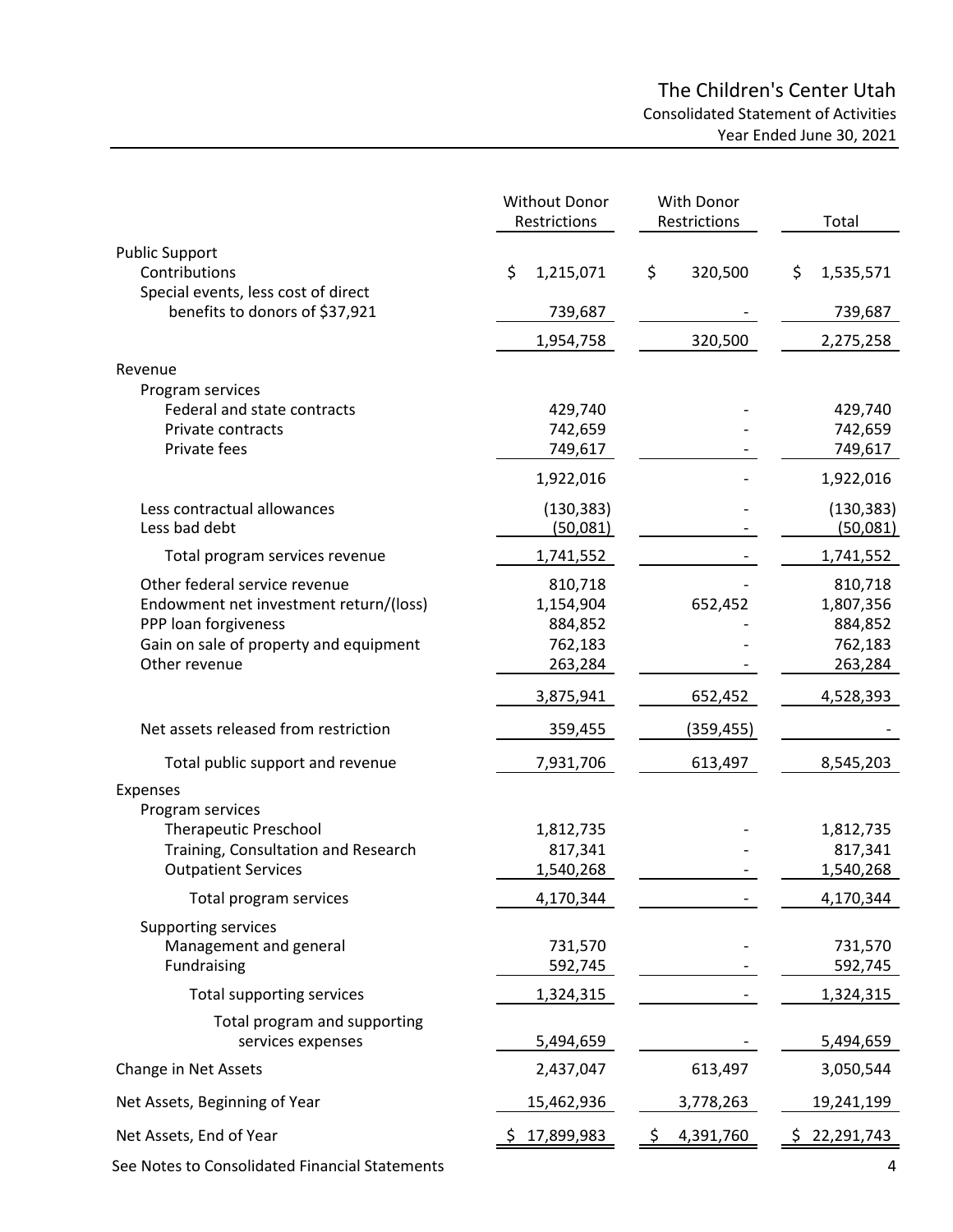|                                                                       | <b>Without Donor</b><br>Restrictions | With Donor<br>Restrictions | Total           |
|-----------------------------------------------------------------------|--------------------------------------|----------------------------|-----------------|
| <b>Public Support</b>                                                 |                                      |                            |                 |
| Contributions                                                         | \$<br>938,310                        | 1,158,175<br>\$            | \$<br>2,096,485 |
| Special events, less cost of direct<br>benefits to donors of \$16,471 | 623,555                              |                            | 623,555         |
|                                                                       | 1,561,865                            | 1,158,175                  | 2,720,040       |
| Revenue                                                               |                                      |                            |                 |
| Program services                                                      |                                      |                            |                 |
| Federal and state contracts                                           | 525,595                              |                            | 525,595         |
| Private contracts                                                     | 881,291                              |                            | 881,291         |
| Private fees                                                          | 426,172                              |                            | 426,172         |
|                                                                       | 1,833,058                            |                            | 1,833,058       |
| Less contractual allowances                                           | (167, 398)                           |                            | (167, 398)      |
| Less bad debt                                                         | (49, 666)                            |                            | (49, 666)       |
| Total program services revenue                                        | 1,615,994                            |                            | 1,615,994       |
| Other federal service revenue                                         | 686,763                              |                            | 686,763         |
| Endowment net investment return/(loss)                                | (25, 949)                            | (20, 912)                  | (46, 861)       |
| Other revenue                                                         | 21,934                               |                            | 21,934          |
|                                                                       | 682,748                              | (20, 912)                  | 661,836         |
| Net Assets Released from Restrictions                                 | 689,158                              | (689, 158)                 |                 |
| Total public support and revenue                                      | 4,549,765                            | 448,105                    | 4,997,870       |
| Expenses                                                              |                                      |                            |                 |
| Program services                                                      |                                      |                            |                 |
| <b>Therapeutic Preschool</b>                                          | 2,249,653                            |                            | 2,249,653       |
| Training, Consultation and Research                                   | 730,347                              |                            | 730,347         |
| <b>Outpatient Services</b>                                            | 1,653,166                            |                            | 1,653,166       |
| Total program services                                                | 4,633,166                            |                            | 4,633,166       |
|                                                                       |                                      |                            |                 |
| <b>Supporting services</b><br>Management and general                  | 715,263                              |                            | 715,263         |
| Fundraising                                                           | 599,835                              |                            | 599,835         |
|                                                                       |                                      |                            |                 |
| Total supporting services                                             | 1,315,098                            |                            | 1,315,098       |
| Total program and supporting<br>services expenses                     | 5,948,264                            |                            | 5,948,264       |
| Change in Net Assets                                                  | (1,398,499)                          | 448,105                    | (950, 394)      |
| Net Assets, Beginning of Year                                         | 16,861,435                           | 3,330,158                  | 20,191,593      |
| Net Assets, End of Year                                               | 5 15,462,936                         | 3,778,263                  | 19,241,199      |

See Notes to Consolidated Financial Statements 5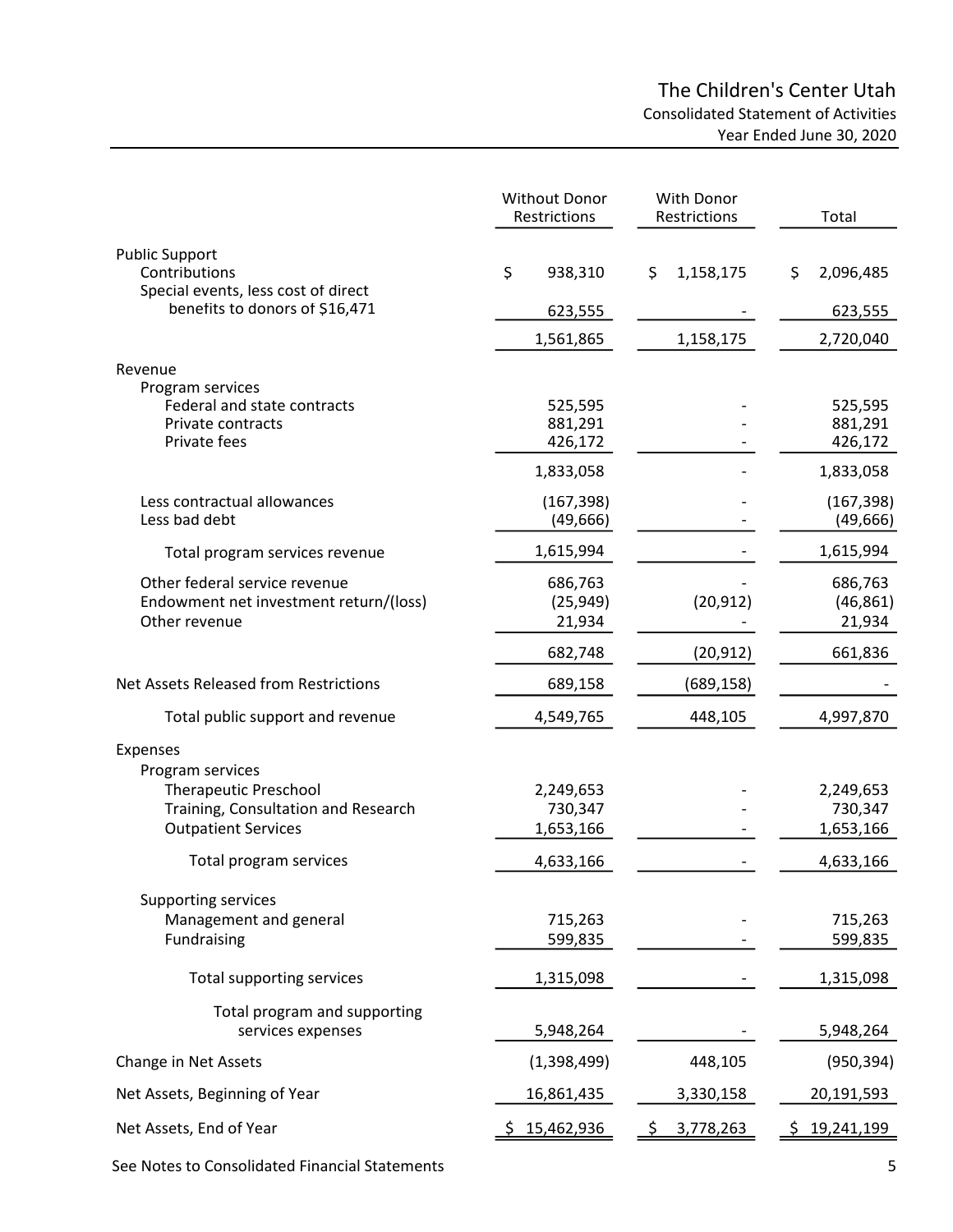# The Children's Center Utah Consolidated Statement of Functional Expenses Year Ended June 30, 2021

<span id="page-7-0"></span>

|                                                                                                          |                          |                                           | <b>Program Services</b> |                        |                                     | <b>Supporting Services</b> |         |             |                                 |           |             |
|----------------------------------------------------------------------------------------------------------|--------------------------|-------------------------------------------|-------------------------|------------------------|-------------------------------------|----------------------------|---------|-------------|---------------------------------|-----------|-------------|
|                                                                                                          | Therapeutic<br>Preschool | Training,<br>Consultation<br>and Research |                         | Outpatient<br>Services | <b>Total</b><br>Program<br>Services | Management<br>and General  |         | Fundraising | Total<br>Supporting<br>Services |           | Total       |
| Salaries and related                                                                                     | \$1,319,718              | \$                                        | 692,246                 | \$1,203,708            | \$3,215,672                         | Ś.                         | 536,765 | \$455,772   | \$                              | 992,537   | \$4,208,209 |
| Professional insurance                                                                                   | 17,322                   |                                           | 5,543                   | 11,779                 | 34,644                              |                            |         |             |                                 |           | 34,644      |
| Office supplies                                                                                          | 12,981                   |                                           | 5,930                   | 8,565                  | 27,476                              |                            | 1,254   | 940         |                                 | 2,194     | 29,670      |
| Program materials                                                                                        | 14,550                   |                                           | 6,708                   | 5,785                  | 27,043                              |                            |         |             |                                 |           | 27,043      |
| Food                                                                                                     | 8,645                    |                                           |                         | 267                    | 8,912                               |                            |         | 15,137      |                                 | 15,137    | 24,049      |
| Postage and printing                                                                                     | 6,460                    |                                           | 2,129                   | 4,205                  | 12,794                              |                            | 19,431  | 38,254      |                                 | 57,685    | 70,479      |
| Publications and testing material                                                                        | 4,552                    |                                           | 2,714                   | 3,150                  | 10,416                              |                            | 1,009   | 2,266       |                                 | 3,275     | 13,691      |
| <b>Utilities</b>                                                                                         | 35,631                   |                                           | 10,956                  | 24,196                 | 70,783                              |                            | 7,896   | 5,922       |                                 | 13,818    | 84,601      |
| Repairs and maintenance                                                                                  | 43,256                   |                                           | 13,300                  | 28,158                 | 84,714                              |                            | 23,303  | 7,189       |                                 | 30,492    | 115,206     |
| Janitorial service and supplies                                                                          | 24,368                   |                                           | 4,874                   | 14,621                 | 43,863                              |                            | 2,437   | 2,437       |                                 | 4,874     | 48,737      |
| Rent                                                                                                     |                          |                                           |                         |                        |                                     |                            | 2,670   | 3,970       |                                 | 6,640     | 6,640       |
| Property insurance                                                                                       | 7,504                    |                                           | 1,548                   | 3,278                  | 12,330                              |                            | 1,116   | 837         |                                 | 1,953     | 14,283      |
| Professional fees                                                                                        | 3,499                    |                                           | 3,900                   | 119,127                | 126,526                             |                            | 99,504  | 8,078       |                                 | 107,582   | 234,108     |
| Transportation                                                                                           | 77,350                   |                                           | 4,410                   | 41                     | 81,801                              |                            |         |             |                                 |           | 81,801      |
| Meetings and conventions                                                                                 | 11,508                   |                                           | 17,745                  | 19,893                 | 49,146                              |                            | 270     | 270         |                                 | 540       | 49,686      |
| Miscellaneous                                                                                            | 14,656                   |                                           | 4,545                   | 9,326                  | 28,527                              |                            | 14,227  | 70,489      |                                 | 84,716    | 113,243     |
| Total expenses before depreciation                                                                       | 1,602,000                |                                           | 776,548                 | 1,456,099              | 3,834,647                           |                            | 709,882 | 611,561     |                                 | 1,321,443 | 5,156,090   |
| Depreciation                                                                                             | 210,735                  |                                           | 40,793                  | 84,169                 | 335,697                             |                            | 21,688  | 19,105      |                                 | 40,793    | 376,490     |
|                                                                                                          | 1,812,735                |                                           | 817,341                 | 1,540,268              | 4,170,344                           |                            | 731,570 | 630,666     |                                 | 1,362,236 | 5,532,580   |
| Less expenses included with public support<br>and revenue on the consolidated statement<br>of activities |                          |                                           |                         |                        |                                     |                            |         |             |                                 |           |             |
| Cost of direct benefits to donors                                                                        |                          |                                           |                         |                        |                                     |                            |         | (37, 921)   |                                 | (37, 921) | (37, 921)   |
| Total expenses included in the expense<br>section on the consolidated statement                          |                          |                                           |                         |                        |                                     |                            |         |             |                                 |           |             |
| of activities                                                                                            | \$1,812,735              |                                           | 817,341                 | \$1,540,268            | \$4,170,344                         | \$.                        | 731,570 | \$592,745   | \$.                             | 1,324,315 | \$5,494,659 |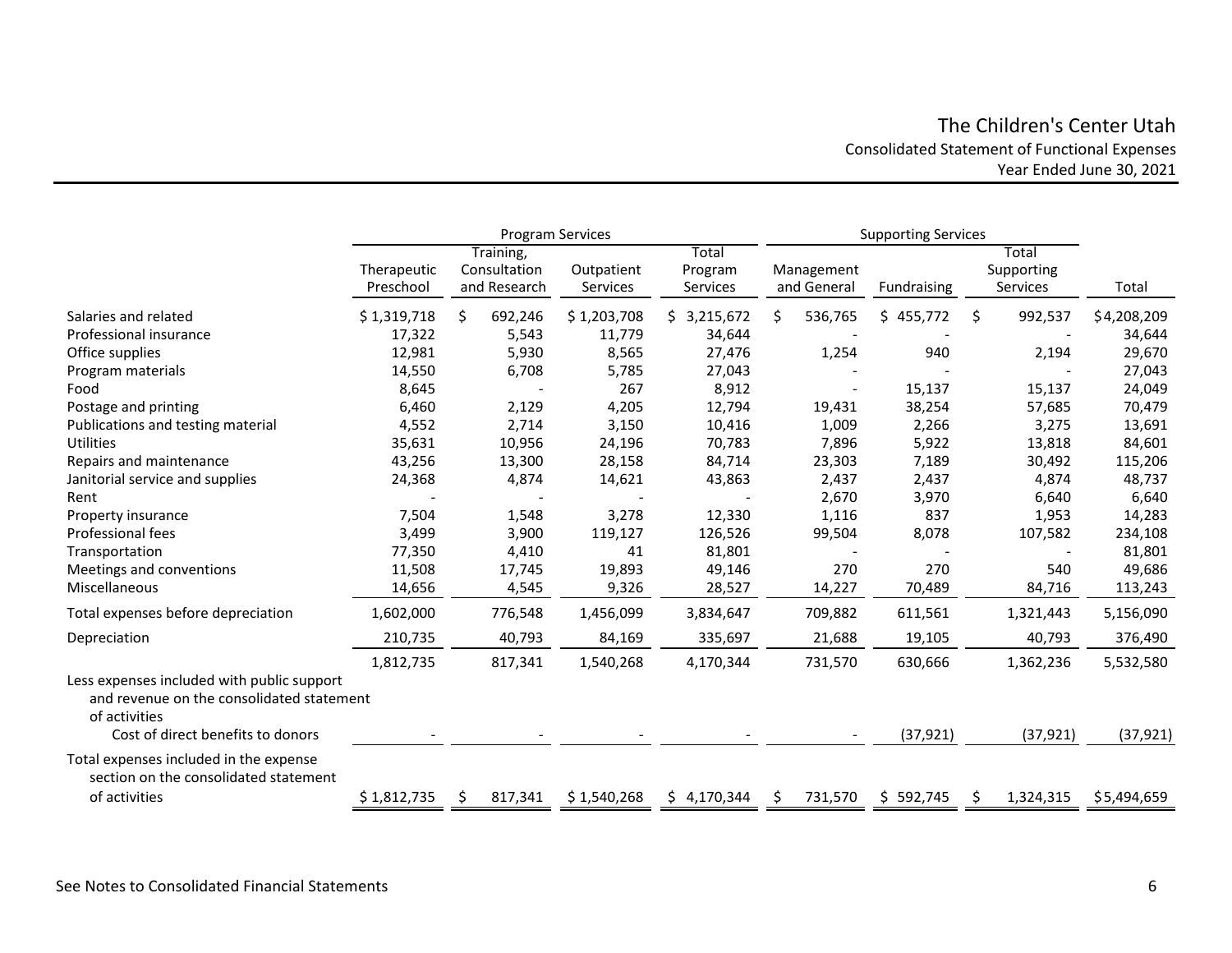# The Children's Center Utah Consolidated Statement of Functional Expenses Year Ended June 30, 2020

|                                                                                                 | <b>Program Services</b>  |                                           |         |                                                        |    |           |                           |         |                                                |             |             |  |
|-------------------------------------------------------------------------------------------------|--------------------------|-------------------------------------------|---------|--------------------------------------------------------|----|-----------|---------------------------|---------|------------------------------------------------|-------------|-------------|--|
|                                                                                                 | Therapeutic<br>Preschool | Training,<br>Consultation<br>and Research |         | Total<br>Outpatient<br>Program<br>Services<br>Services |    |           | Management<br>and General |         | Total<br>Supporting<br>Fundraising<br>Services |             | Total       |  |
| Salaries and related                                                                            | \$1,689,695              | \$                                        | 601,746 | \$1,209,822                                            | Ś. | 3,501,263 | \$                        | 539,918 | \$472,299                                      | \$1,012,217 | \$4,513,480 |  |
| Professional insurance                                                                          | 14,557                   |                                           | 4,658   | 9,899                                                  |    | 29,114    |                           |         |                                                |             | 29,114      |  |
| Office supplies                                                                                 | 15,496                   |                                           | 5,033   | 10,190                                                 |    | 30,719    |                           | 1,989   | 1,492                                          | 3,481       | 34,200      |  |
| Program materials                                                                               | 17,698                   |                                           | 9,374   | 8,367                                                  |    | 35,439    |                           |         |                                                |             | 35,439      |  |
| Food                                                                                            | 11,437                   |                                           |         | 354                                                    |    | 11,791    |                           |         |                                                |             | 11,791      |  |
| Postage and printing                                                                            | 5,043                    |                                           | 1,913   | 3,283                                                  |    | 10,239    |                           | 1,118   | 19,113                                         | 20,231      | 30,470      |  |
| Publications and testing material                                                               | 1,118                    |                                           | 344     | 2,178                                                  |    | 3,640     |                           | 248     | 3,947                                          | 4,195       | 7,835       |  |
| Utilities                                                                                       | 53,540                   |                                           | 14,360  | 30,401                                                 |    | 98,301    |                           | 10,349  | 7,762                                          | 18,111      | 116,412     |  |
| Repairs and maintenance                                                                         | 47,026                   |                                           | 14,189  | 30,040                                                 |    | 91,255    |                           | 10,226  | 7,670                                          | 17,896      | 109,151     |  |
| Janitorial service and supplies                                                                 | 34,192                   |                                           | 6,838   | 20,515                                                 |    | 61,545    |                           | 3,419   | 3,419                                          | 6,838       | 68,383      |  |
| Rent                                                                                            | 117                      |                                           | 27      | 54                                                     |    | 198       |                           | 14      | 14                                             | 28          | 226         |  |
| Property insurance                                                                              | 7,158                    |                                           | 1,483   | 3,139                                                  |    | 11,780    |                           | 1,069   | 802                                            | 1,871       | 13,651      |  |
| Professional fees                                                                               | 20,274                   |                                           | 2,359   | 188,638                                                |    | 211,271   |                           | 118,138 | 505                                            | 118,643     | 329,914     |  |
| Transportation                                                                                  | 66,871                   |                                           | 6,909   | 44                                                     |    | 73,824    |                           |         |                                                |             | 73,824      |  |
| Meetings and conventions                                                                        | 31,245                   |                                           | 15,293  | 41,466                                                 |    | 88,004    |                           | 1,174   | 1,174                                          | 2,348       | 90,352      |  |
| Miscellaneous                                                                                   | 18,945                   |                                           | 4,986   | 10,526                                                 |    | 34,457    |                           | 5,894   | 78,981                                         | 84,875      | 119,332     |  |
| Total expenses before depreciation                                                              | 2,034,412                |                                           | 689,512 | 1,568,916                                              |    | 4,292,840 |                           | 693,556 | 597,178                                        | 1,290,734   | 5,583,574   |  |
| Depreciation                                                                                    | 215,241                  |                                           | 40,835  | 84,250                                                 |    | 340,326   |                           | 21,707  | 19,128                                         | 40,835      | 381,161     |  |
| Less expenses included with public support                                                      | 2,249,653                |                                           | 730,347 | 1,653,166                                              |    | 4,633,166 |                           | 715,263 | 616,306                                        | 1,331,569   | 5,964,735   |  |
| and revenue on the consolidated statement<br>of activities<br>Cost of direct benefits to donors |                          |                                           |         |                                                        |    |           |                           |         | (16, 471)                                      | (16, 471)   | (16, 471)   |  |
| Total expenses included in the expense<br>section on the consolidated statement                 |                          |                                           |         |                                                        |    |           |                           |         |                                                |             |             |  |
| of activities                                                                                   | \$2,249,653              | S                                         | 730,347 | \$1,653,166                                            | S  | 4,633,166 |                           | 715,263 | \$599,835                                      | \$1,315,098 | \$5,948,264 |  |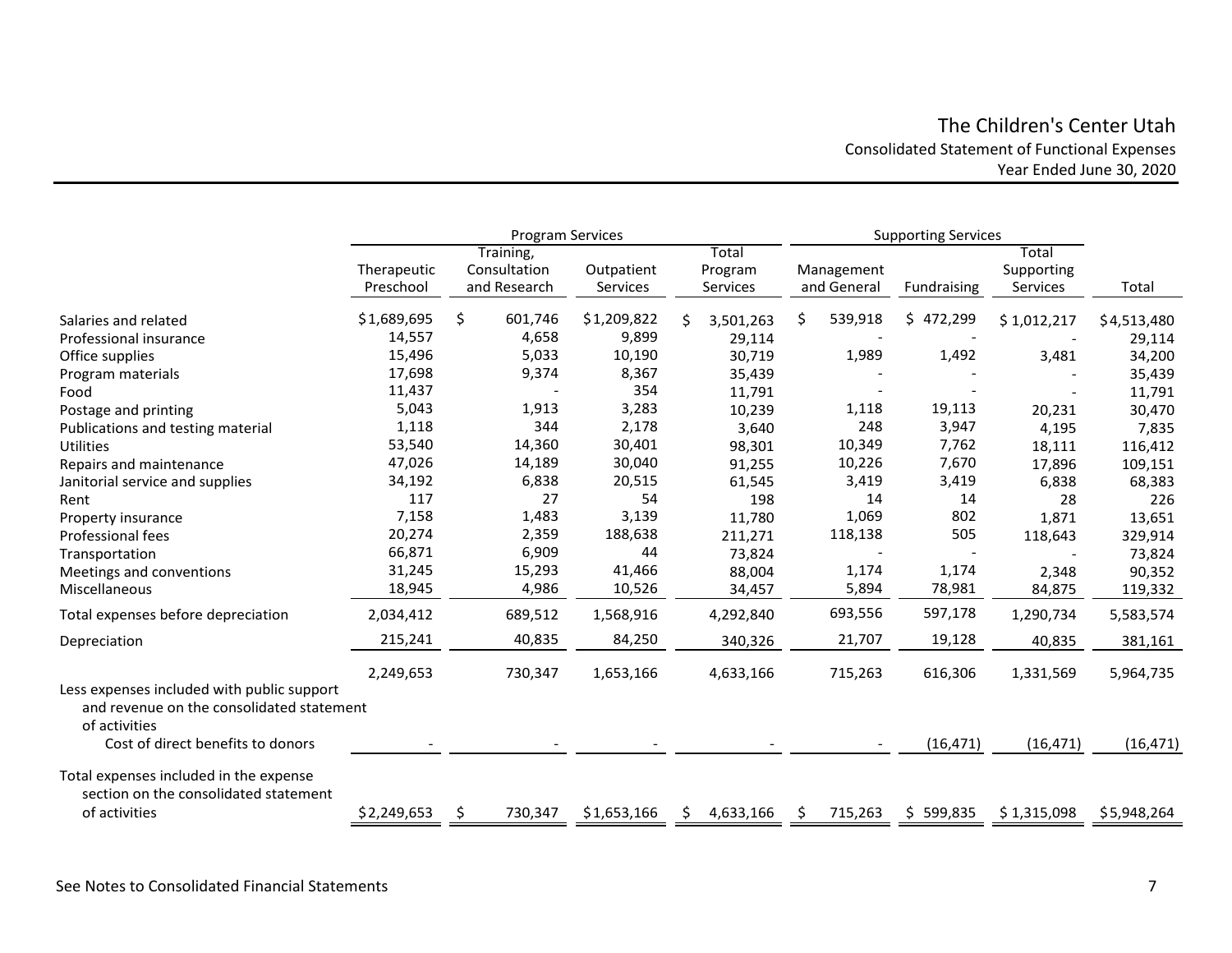# The Children's Center Utah Consolidated Statements of Cash Flows Years Ended June 30, 2021 and 2020

<span id="page-9-0"></span>

|                                                                                                                         | 2021            | 2020             |
|-------------------------------------------------------------------------------------------------------------------------|-----------------|------------------|
| Reconciliation of Change in Net Assets to Net Cash<br>used for Operating Activities                                     |                 |                  |
| Change in net assets                                                                                                    | \$<br>3,050,544 | \$<br>(950, 394) |
| Adjustments to reconcile change in net assets to net cash                                                               |                 |                  |
| used for operating activities                                                                                           |                 |                  |
| Depreciation                                                                                                            | 376,490         | 381,161          |
| Promise to grant space                                                                                                  | (191, 712)      | (15, 976)        |
| Endowment net investment (return)/loss                                                                                  | (1,807,356)     | 46,861           |
| Gain from sale of property and equipment                                                                                | (762, 183)      |                  |
| PPP loan forgiveness                                                                                                    | (879, 371)      |                  |
| Change in operating assets and liabilities                                                                              |                 |                  |
| Accounts receivable, net                                                                                                | (650, 247)      | (18, 976)        |
| Unconditional promises to give                                                                                          | 336,060         | (576, 961)       |
| Prepaid expenses and other assets                                                                                       | (51, 617)       | (5, 731)         |
| Accounts payable and other liabilities                                                                                  | (241, 539)      | 197,459          |
| Net Cash used for Operating Activities                                                                                  | (820, 931)      | (942, 557)       |
| <b>Investing Activities</b>                                                                                             |                 |                  |
| Purchase of property and equipment                                                                                      | (216, 796)      | (113, 280)       |
| Proceeds from sales of property and equipment                                                                           | 1,540,000       |                  |
| Purchases of endowment investments                                                                                      | (2,741,621)     | 5,704,316        |
| Proceeds from sales of endowment investments                                                                            | 2,741,621       | (5,704,316)      |
| Distribution from endowment                                                                                             |                 | 1,050,000        |
| Net Cash from Investing Activities                                                                                      | 1,323,204       | 936,720          |
| <b>Financing Activities</b>                                                                                             |                 |                  |
| Proceeds from line of credit                                                                                            | 400,000         |                  |
| Proceeds from Paycheck Protection Program loan                                                                          | 818,962         | 879,371          |
| Net Cash from Financing Activities                                                                                      | 1,218,962       | 879,371          |
| Net Change in Cash and Cash Equivalents                                                                                 | 1,721,235       | 873,534          |
| Cash and Cash Equivalents, Beginning of Year                                                                            | 2,276,851       | 1,403,317        |
| Cash and Cash Equivalents, End of Year                                                                                  | 3,998,086<br>\$ | \$<br>2,276,851  |
| Supplemental Disclosure of Non-Cash Investing and Financing Activity<br>Forgiveness of Paycheck Protection Program loan | (879, 371)<br>S |                  |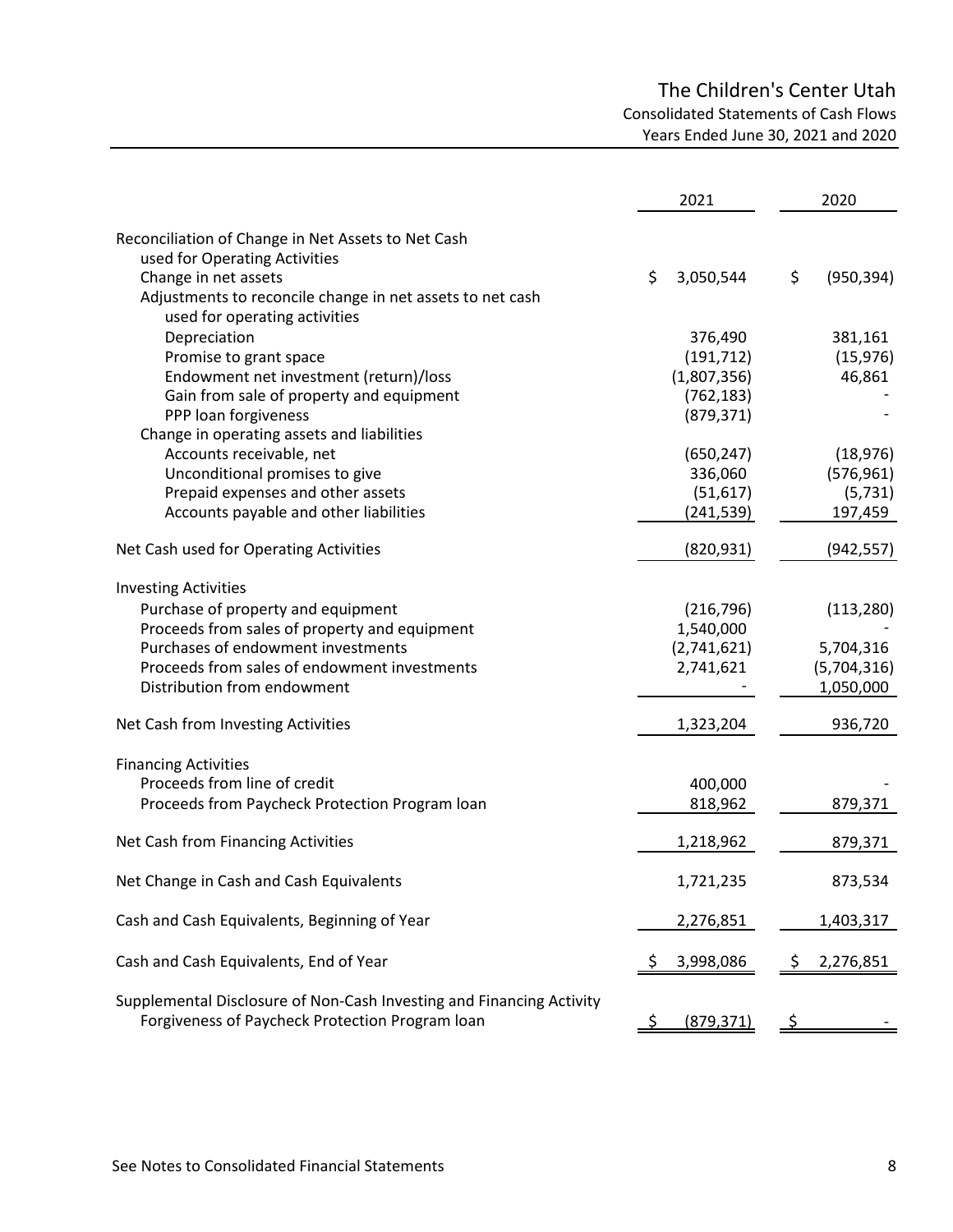# <span id="page-10-0"></span>**Note 1 - Principal Activity and Significant Accounting Policies**

### **Operational Purpose**

Founded in 1962 by Dr. Agi Plenk, The Children's Center Utah provides comprehensive mental health care to enhance the emotional well-being of infants, toddlers, preschoolers, and their families. The Children's Center Utah operates a treatment facility in Salt Lake City. The only clinical agency of its kind in Utah, and one of the largest in the country, The Children's Center Utah is the recognized local expert in evidence-based, traumainformed treatments for preschool-aged children with emotional and behavioral concerns. The Children's Center Utah believes in being a resource for community organizations and a training center to improve care for young children and their families. The Children's Center Utah's programs consist of the following:

Therapeutic Preschool: Provides treatment for preschool-aged children with emotional and behavioral problems, three hours per day, five days per week, 52 weeks per year.

Training, Consultation and Research: Provides training and consultation for mental health clinicians, community professionals, and staff in childcare centers and preschool providers to improve and enhance mental health services to young children in the State of Utah.

Outpatient Services: Provides psychological evaluations, mental health assessments, psychiatric evaluations, weekly therapy groups for children with emotional and behavioral problems, as well as therapy with children and families.

The Children's Center Utah Endowment Trust (the Trust) is a separate nonprofit entity, governed by a board of seven trustees, which holds investments to provide for the future needs of The Children's Center Utah. Earnings from the Trust's investments are not restricted by the terms of the endowment and are used for capital improvements, research, and program development.

Historic Oquirrh School Manager, Inc., a wholly-owned subsidiary, was formed on September 3, 2008. This entity was formed to own and operate the Historic Oquirrh School (the School). The Children's Center Utah renovated the School and uses it as its administrative office and treatment center in Salt Lake City, Utah. The Children's Center Utah moved into the School in July 2009.

## **Principles of Consolidation**

The accompanying consolidated financial statements include the accounts and operations of The Children's Center Utah and the Trust because The Children's Center Utah has both control and an economic interest in the Trust. The accounts and operations of Historic Oquirrh School Manager, Inc., wholly-owned by The Children's Center Utah, are also included in the consolidated financial statements. All significant intercompany accounts and transactions have been eliminated in consolidation. Unless otherwise noted, the consolidated entities are hereinafter referred to as "TCCU."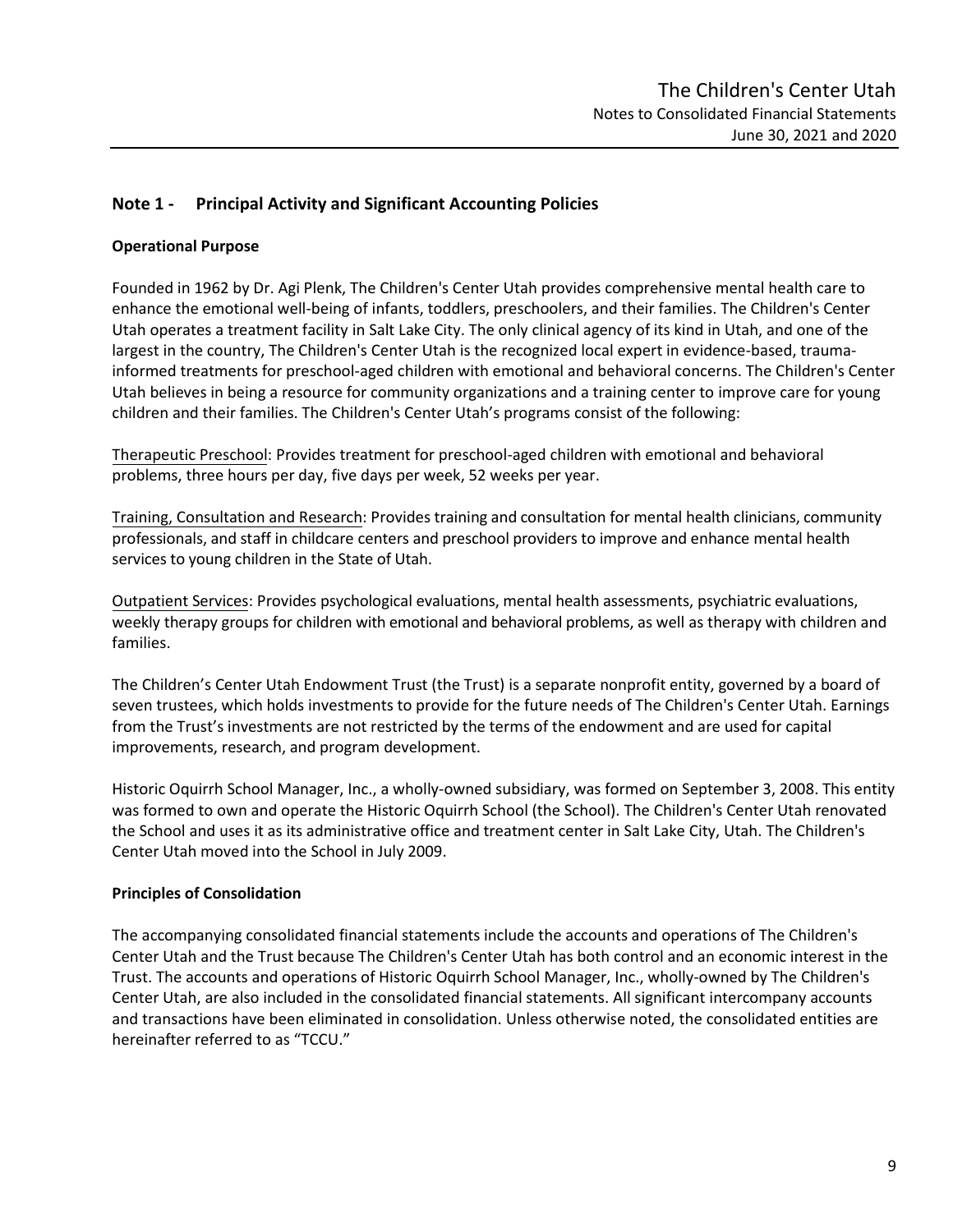### **Cash and Cash Equivalents**

TCCU considers all cash and highly liquid financial instruments with original maturities of three months or less, and which are neither held for nor restricted by donors for long-term purposes, to be cash and cash equivalents. Cash and highly liquid financial instruments restricted to capital expenditures, permanent endowment, or other long-term purposes of TCCU are excluded from this definition.

### **Accounts Receivable and Credit Policies**

Accounts receivable consist primarily of noninterest-bearing amounts due for therapeutic programs. Management determines the allowance for uncollectable accounts receivable based on historical experience, an assessment of economic conditions, and a review of subsequent collections. Accounts receivable are written off when deemed uncollectable. At June 30, 2021 and 2020, the allowance was \$75,000 and \$160,000, respectively. Accounts receivable at July 1, 2020 were \$235,015.

### **Unconditional Promises to Give**

Unconditional promises to give expected to be collected within one year are recorded at net realizable value. Unconditional promises to give expected to be collected in future years are initially recorded at fair value using present value techniques incorporating risk-adjusted discount rates designed to reflect the assumptions market participants would use in pricing the asset. In subsequent years, amortization of the discount is included in contribution revenue in the consolidated statements of activities. Allowance for uncollectable promises to give is determined based on historical experience, an assessment of economic conditions, and a review of subsequent collections. Promises to give are written off when deemed uncollectable.

## **Property and Equipment**

Property and equipment additions over \$500 are recorded at cost or, if donated, at fair value on the date of donation. Depreciation and amortization are computed using the straight-line method over the estimated useful lives of the assets ranging from 3 to 39 years, or in the case of capitalized leased assets or leasehold improvements, the lesser of the useful life of the asset or the lease term. When assets are sold or otherwise disposed of, the cost and related depreciation or amortization are removed from the accounts, and any remaining gain or loss is included in the consolidated statements of activities. Costs of maintenance and repairs that do not improve or extend the useful lives of the respective assets are expensed currently.

The carrying values of property and equipment are reviewed for impairment whenever events or circumstances indicate that the carrying value of an asset may not be recoverable from the estimated future cash flows expected to result from its use and eventual disposition. When considered impaired, an impairment loss is recognized to the extent the carrying value exceeds the fair value of the asset. There were no indicators of asset impairment during the years ended June 30, 2021 and 2020.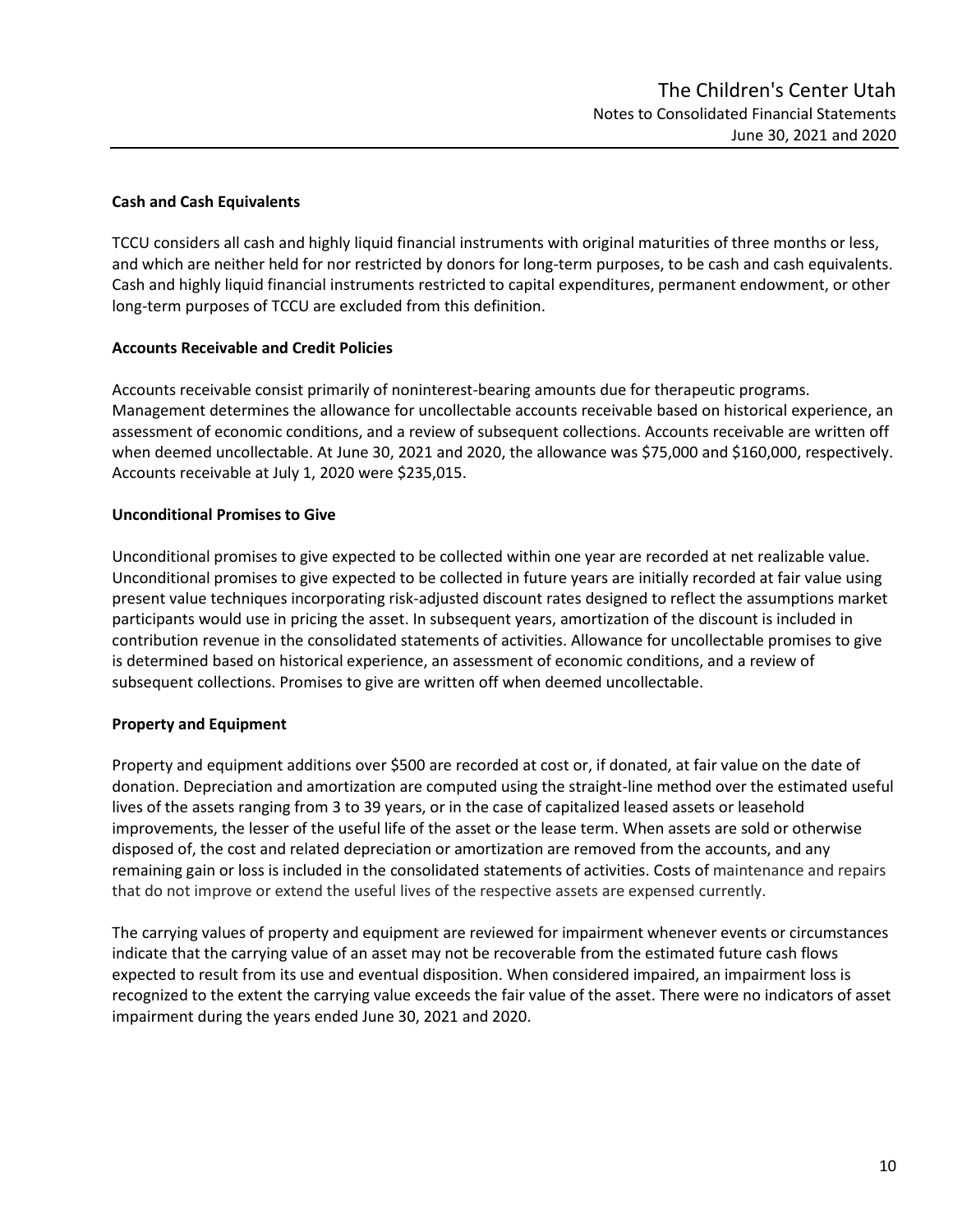### **Endowment**

Endowment purchases are recorded at cost or, if donated, at fair value on the date of donation. Thereafter, endowments are reported at their fair values in the consolidated statements of financial position. Net endowment return is reported in the consolidated statements of activities and consists of interest and dividend income, realized and unrealized capital gains and losses, less investment management and custodial fees.

### **Net Assets**

Net assets, revenues, gains, and losses are classified based on the existence or absence of donor or grantor restrictions. Accordingly, net assets and changes therein are classified and reported as follows:

*Net Assets Without Donor Restrictions* – Net assets available for use in general operations and not subject to donor (or certain grantor) restrictions. The governing board of directors (the Board) has designated, from net assets without donor restrictions, net assets for a board-designated endowment.

*Net Assets With Donor Restrictions* – Net assets subject to donor (or certain grantor) restrictions. Some donor imposed (or grantor) restrictions are temporary in nature, such as those that will be met by the passage of time or other events specified by the donor. Other donor restrictions are perpetual in nature, where the donor stipulates that resources be maintained in perpetuity. TCCU reports contributions restricted by donors as increases in net assets with donor restrictions if they are received with donor stipulations that limit the use of the donated assets. When a donor restriction expires, that is, when a stipulated time restriction ends, or purpose restriction is accomplished, net assets with donor restrictions are reclassified to net assets without donor restrictions and reported in the consolidated statements of activities as net assets released from restrictions.

### **Revenue and Revenue Recognition**

Contributions, including public support and other federal service revenue as shown on the consolidated statement of activities for the year ended June 30, 2021, are recognized when cash, securities or other assets, an unconditional promise to give, or notification of a beneficial interest is received. Conditional promises to give, that is, those with a measurable performance or other barrier, and a right of return, are not recognized until the conditions on which they depend have been substantially met. Consequently, at June 30, 2021 and 2020, conditional contributions consisting mainly of cost reimbursement grants where costs were not yet incurred at June 30, 2021 and 2020, for which no amounts had been received in advance and approximating \$820,000 and \$495,000, respectively, have not been recognized in the accompanying consolidated financial statements. TCCU records special events revenue equal to the fair value of direct benefits to donors, and contribution income for the excess received when the event takes place.

TCCU recognizes all revenue from program services at the time services are performed. Program service fees and payments under contracts received in advance are deferred to the applicable period in which the related services are performed, or expenditures are incurred, respectively.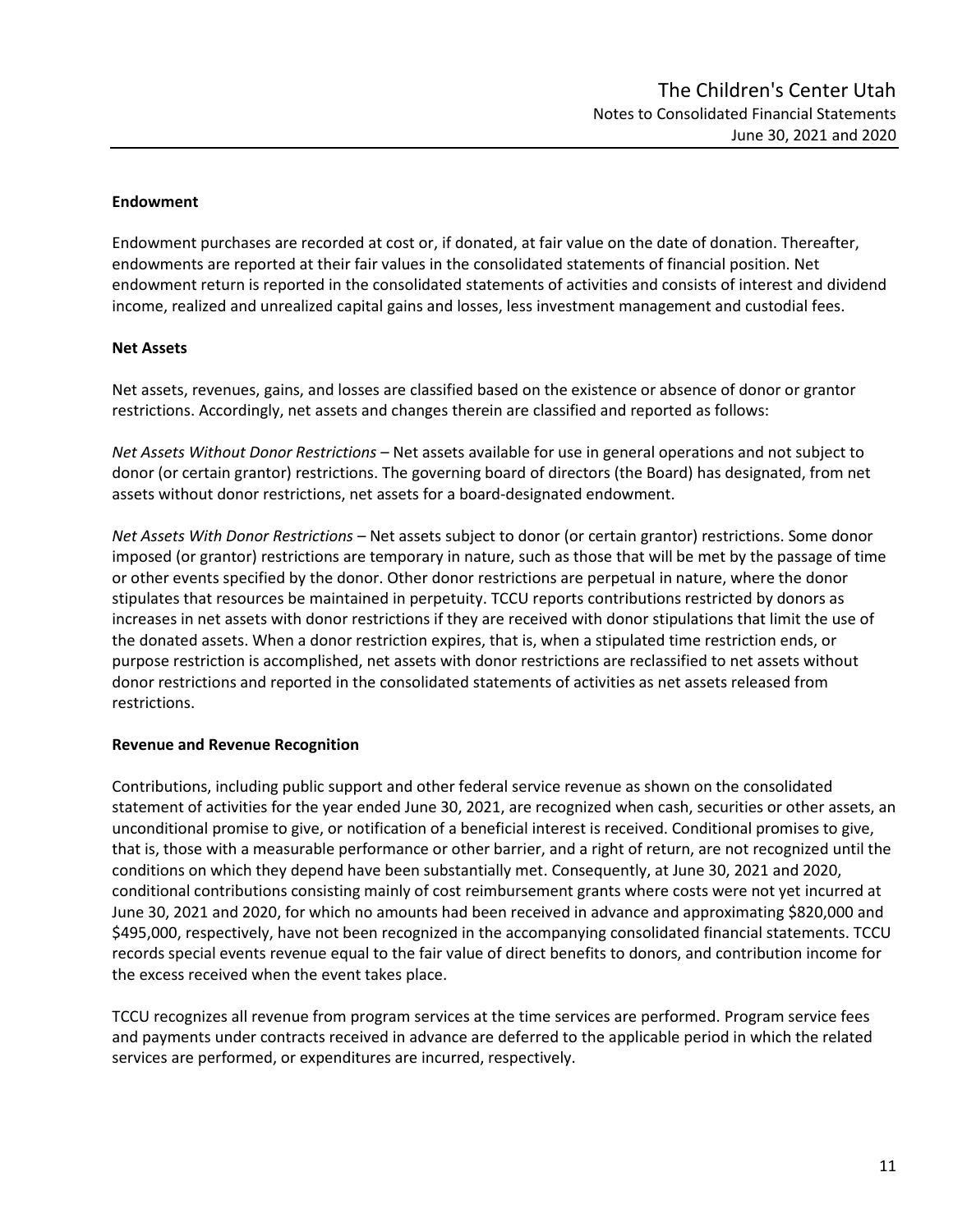### **Donated Services and In-Kind Contributions**

Volunteers contribute significant amounts of time to TCCU's program services, administration, and fundraising and development activities; however, the consolidated financial statements do not reflect the value of these contributed services because they do not meet recognition criteria prescribed by generally accepted accounting principles. Contributed goods are recorded at fair value at the date of donation. TCCU records donated professional services at the respective fair values of the services received. No significant contributions of such goods or services were received during the years ended June 30, 2021 and 2020.

### **Functional Allocation of Expenses**

The costs of program and supporting services activities have been summarized on a functional basis in the consolidated statements of activities. The consolidated statements of functional expenses present the natural classification detail of expenses by function. Accordingly, certain costs have been allocated among the programs and supporting services benefited. The consolidated financial statements report certain categories of expenses that are attributed to more than one program or supporting function. Therefore, expenses require allocation on a reasonable basis that is consistently applied. The expenses that are allocated include depreciation, utilities, repair and maintenance, which are allocated on a square footage basis, as well as salaries and related, office expenses, insurance, and other, which are allocated on the basis of estimates of time and effort.

### **Income Taxes**

The Children's Center Utah is organized as a Utah nonprofit corporation and The Children's Center Utah Endowment Trust is organized as a trust. The entities have been recognized by the Internal Revenue Service (IRS) as exempt from federal income taxes under Section 501(a) of the Internal Revenue Code as organizations described in Section 501(c)(3), that qualify for the charitable contribution deduction under Section 170(b)(1)(A)(vi) and (viii), and have been determined not to be private foundations under Sections 509(a)(1) and (3), respectively. Each entity is annually required to file a Return of Organization Exempt from Income Tax (Form 990) with the IRS. In addition, the entities are subject to income tax on net income that is derived from business activities that are unrelated to their exempt purposes. Each entity has determined it is not subject to unrelated business income tax and has not filed an Exempt Organization Business Income Tax Return (Form 990-T) with the IRS.

Historic Oquirrh School Manager, Inc. is taxed as a corporation but does not have any significant differences between book and tax accounting. Therefore, no tax provision is recorded in the accompanying consolidated financial statements.

Each entity believes that it has appropriate support for any tax positions taken affecting its annual filing requirements and, as such, does not have any uncertain tax positions that are material to the consolidated financial statements. The entities would recognize future accrued interest and penalties related to unrecognized tax benefits and liabilities in income tax expense if such interest and penalties are incurred.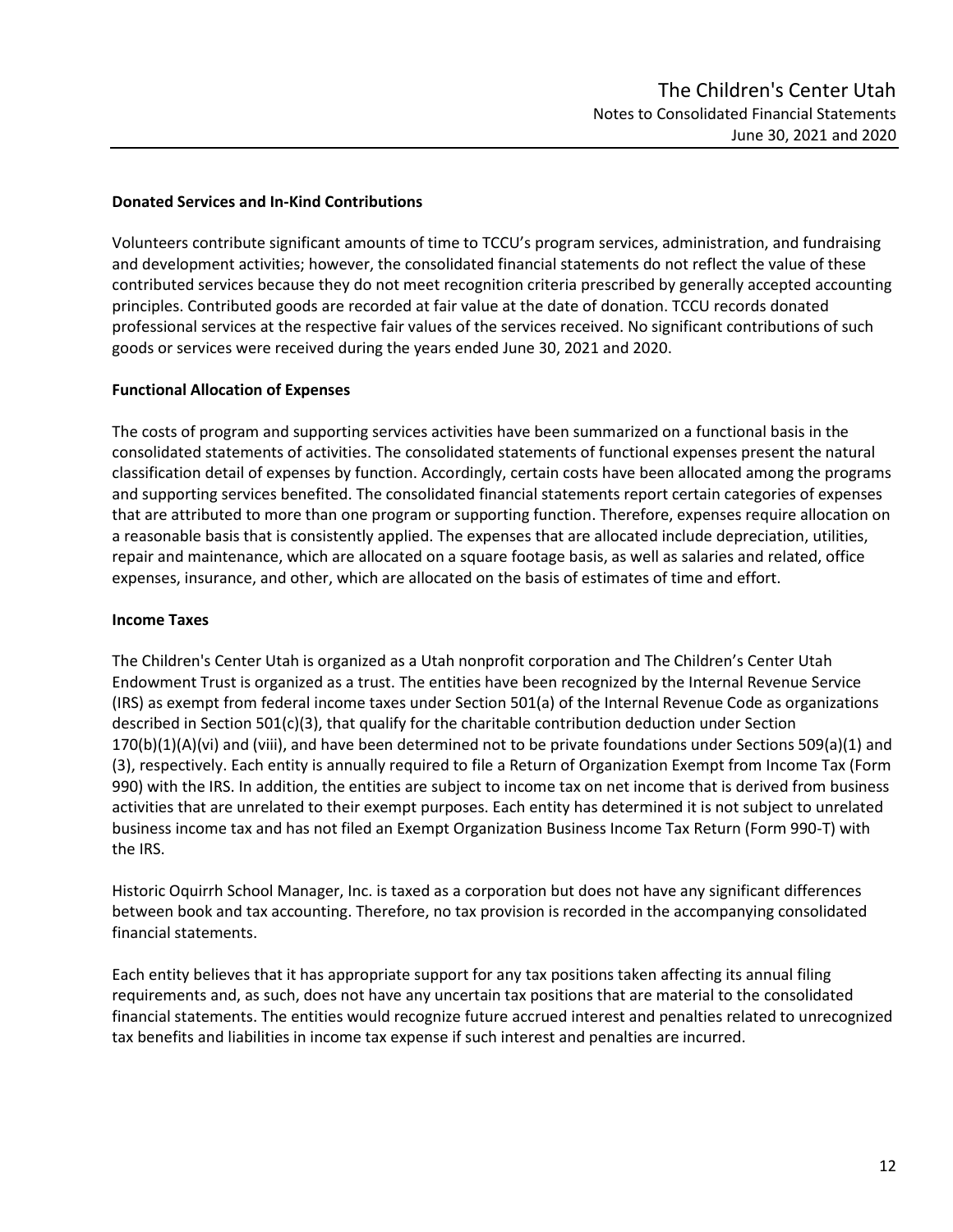### **Estimates**

The preparation of consolidated financial statements in conformity with generally accepted accounting principles requires management to make estimates and assumptions that affect the reported amounts of assets and liabilities at the date of the consolidated financial statements and the reported amounts of revenues and expenses during the reporting period. Actual results could differ from those estimates and those differences could be material.

### **Financial Instruments and Credit Risk**

TCCU manages deposit concentration risk by placing cash, money market accounts, and certificates of deposit with financial institutions believed by management to be creditworthy. At times, amounts on deposit may exceed insured limits or include uninsured investments in money market mutual funds. To date, TCCU has not experienced losses in any of these accounts. Credit risk associated with accounts receivable and promises to give is considered to be limited due to high historical collection rates and because substantial portions of the outstanding amounts are due from board members, governmental agencies, and foundations supportive of TCCU's mission. Investments are made by diversified investment managers whose performance is monitored by management and the Investment Committee of the Board of Trustees. Although the fair values of investments are subject to fluctuation on a year-to-year basis, management and the Investment Committee believe that the investment policies and guidelines are prudent for the long-term welfare of TCCU.

## **Note 2 - Liquidity and Availability**

Financial assets available for general expenditure, that is, without donor or other restrictions limiting their use, within one year of the consolidated statement of financial position date, comprise the following at June 30, 2021 and 2020:

|                                                   | 2021      |  | 2020      |
|---------------------------------------------------|-----------|--|-----------|
| Cash and cash equivalents                         | 3,998,086 |  | 2,276,851 |
| Accounts receivable, net                          | 899,126   |  | 248,879   |
| Unconditional promises to give, net               | 455,346   |  | 451,406   |
| Endowment spending-rate distributions             |           |  |           |
| and appropriations - board designated (estimated) | 772,648   |  | 1,130,871 |
| With donor restrictions                           | (860,000) |  | (739,500) |
|                                                   | 5,265,206 |  | 3,368,507 |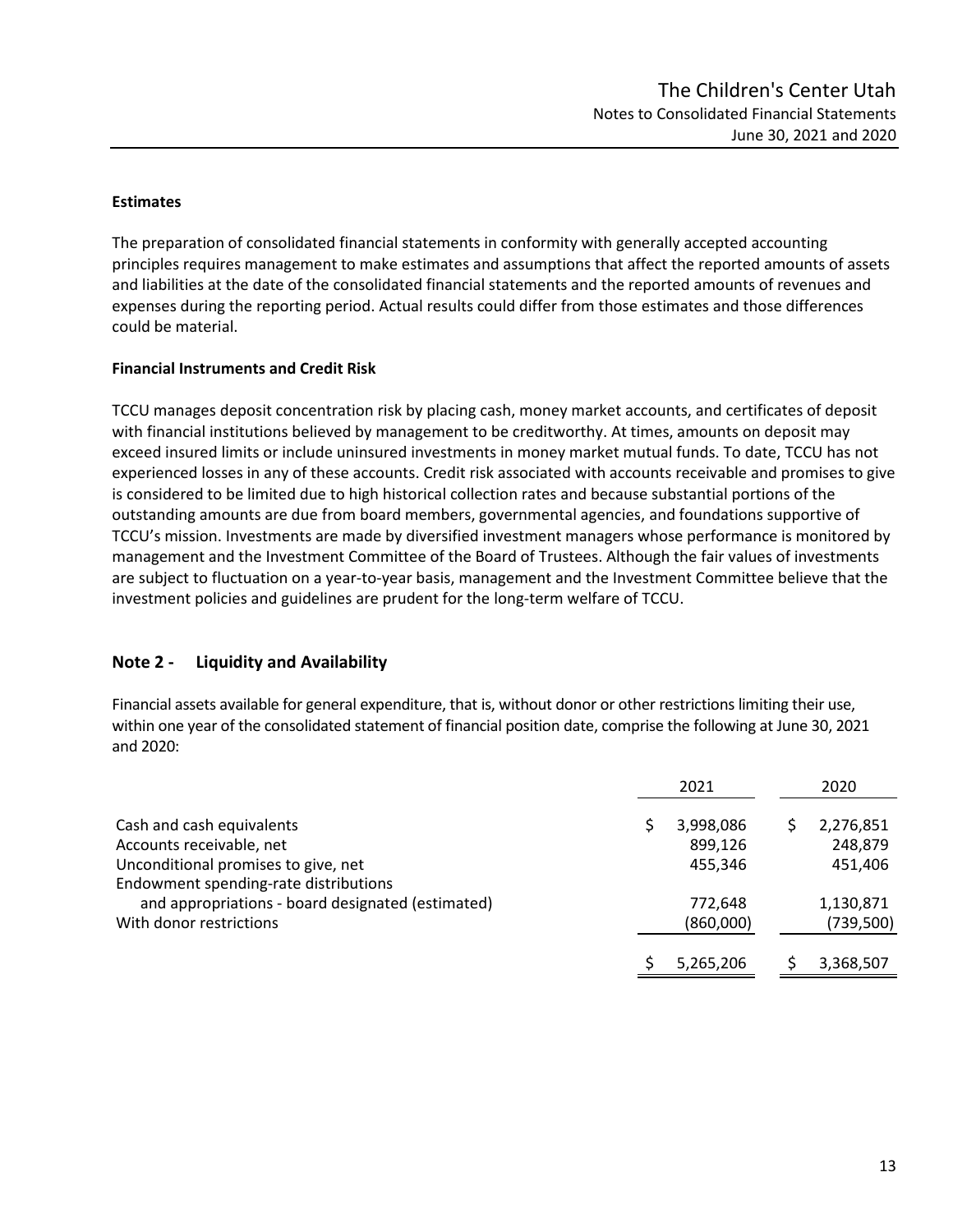Endowment funds consist of donor-restricted endowments and funds designated by the Board as endowments. Income from the donor-restricted endowment funds and funds designated by the Board are both available for general expenditure. The endowment is subject to an annual spending rate formula as described in Note 6. Although TCCU does not intend to spend from this board-designated endowment (other than amounts appropriated for general expenditure as part of the Board's annual budget approval and appropriation), the funds designated by the Board could be made available for operational purposes if necessary.

Additionally, TCCU has a business revolving line of credit that can be drawn up to \$500,000 (Note 7).

### **Note 3 - Promises to Give**

Unconditional promises to give are estimated to be collected as follows at June 30, 2021 and 2020:

|                                                                   | 2021 |                                                 | 2020                           |
|-------------------------------------------------------------------|------|-------------------------------------------------|--------------------------------|
| Within one year<br>In one to five years<br>Discount and allowance |      | 456,485<br>$\overline{\phantom{a}}$<br>(1, 139) | 452,545<br>340,000<br>(1, 139) |
|                                                                   |      | 455,346                                         | 791,406                        |

## **Note 4 - Property and Equipment**

Property and equipment consists of the following at June 30, 2021 and 2020:

|                                      | 2021        | 2020          |
|--------------------------------------|-------------|---------------|
| Land                                 | 2,039,775   | 2,051,925     |
| Buildings and leasehold improvements | 9,587,613   | 11,236,036    |
| Furniture, fixtures and equipment    | 1,304,333   | 1,197,877     |
| Land improvements                    | 213,134     | 244,233       |
|                                      | 13,144,855  | 14,730,071    |
| Less accumulated depreciation        | (4,548,133) | (5, 195, 838) |
|                                      | 8,596,722   | 9,534,233     |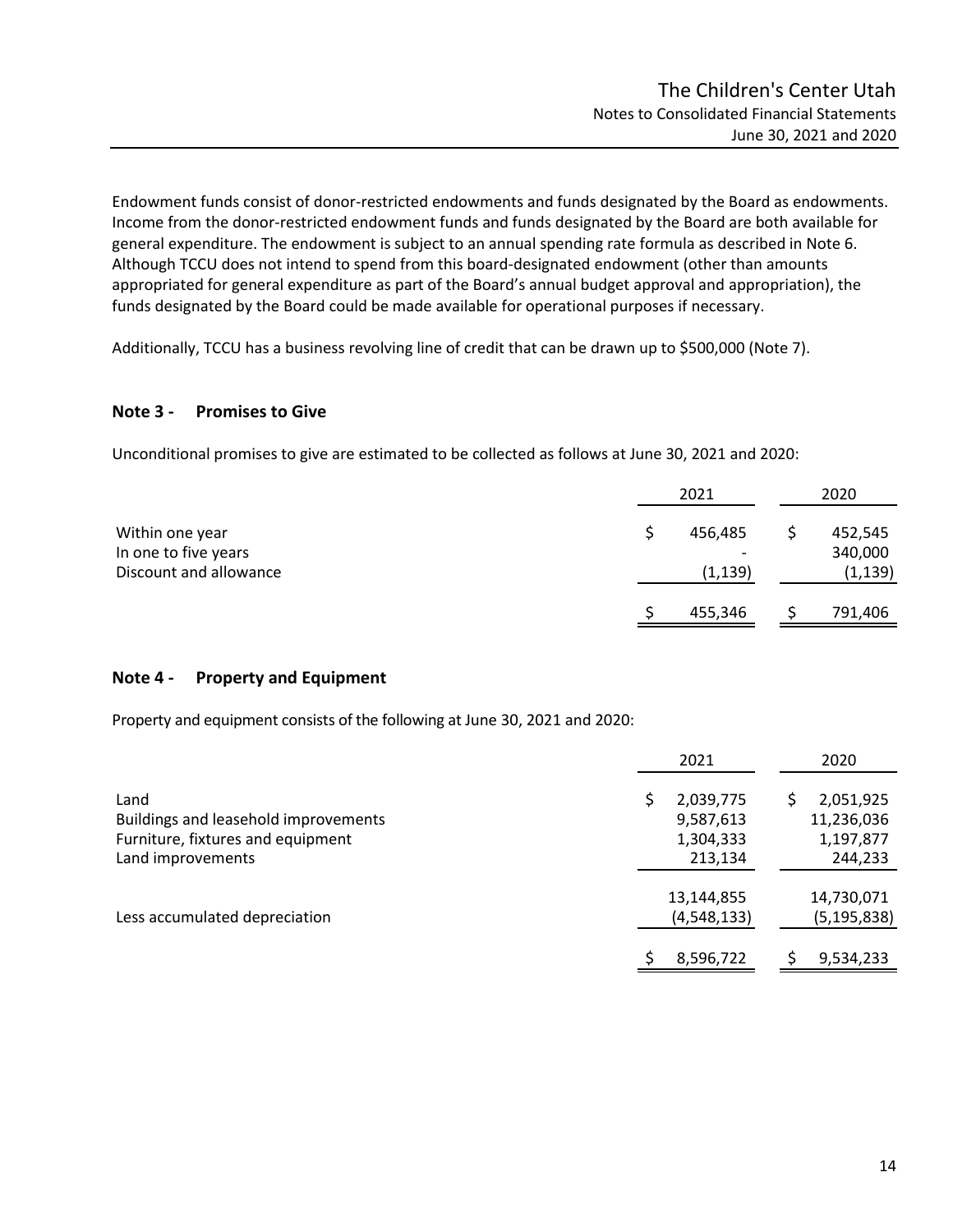# **Note 5 - Fair Value Measurements and Disclosures**

Certain assets are reported at fair value in the consolidated financial statements. Fair value is the price that would be received to sell an asset or paid to transfer a liability in an orderly transaction in the principal, or most advantageous, market at the measurement date under current market conditions regardless of whether that price is directly observable or estimated using another valuation technique. Inputs used to determine fair value refer broadly to the assumptions that market participants would use in pricing the asset or liability, including assumptions about risk. Inputs may be observable or unobservable. Observable inputs are inputs that reflect the assumptions market participants would use in pricing the asset or liability based on market data obtained from sources independent of the reporting entity. Unobservable inputs are inputs that reflect the reporting entity's own assumptions about the assumptions market participants would use in pricing the asset or liability based on the best information available. A three-tier hierarchy categorizes the inputs as follows:

Level 1 – Quoted prices (unadjusted) in active markets for identical assets or liabilities that TCCU can access at the measurement date.

Level 2 – Inputs other than quoted prices included within Level 1 that are observable for the asset or liability, either directly or indirectly. These include quoted prices for similar assets or liabilities in active markets, quoted prices for identical or similar assets or liabilities in markets that are not active, inputs other than quoted prices that are observable for the asset or liability, and market-corroborated inputs.

Level 3 – Unobservable inputs for the asset or liability. In these situations, TCCU develops inputs using the best information available in the circumstances.

In some cases, the inputs used to measure the fair value of an asset or a liability might be categorized within different levels of the fair value hierarchy. In those cases, the fair value measurement is categorized in its entirety in the same level of the fair value hierarchy as the lowest level input that is significant to the entire measurement. Assessing the significance of a particular input to entire measurement requires judgment, taking into account factors specific to the asset or liability. The categorization of an asset within the hierarchy is based upon the pricing transparency of the asset and does not necessarily correspond to TCCU's assessment of the quality, risk or liquidity profile of the asset or liability.

TCCU's endowment investment assets are classified within Level 1 because they are comprised of common stocks with readily determinable fair values based on quoted market prices and open-end mutual funds with readily determinable fair values based on daily redemption values.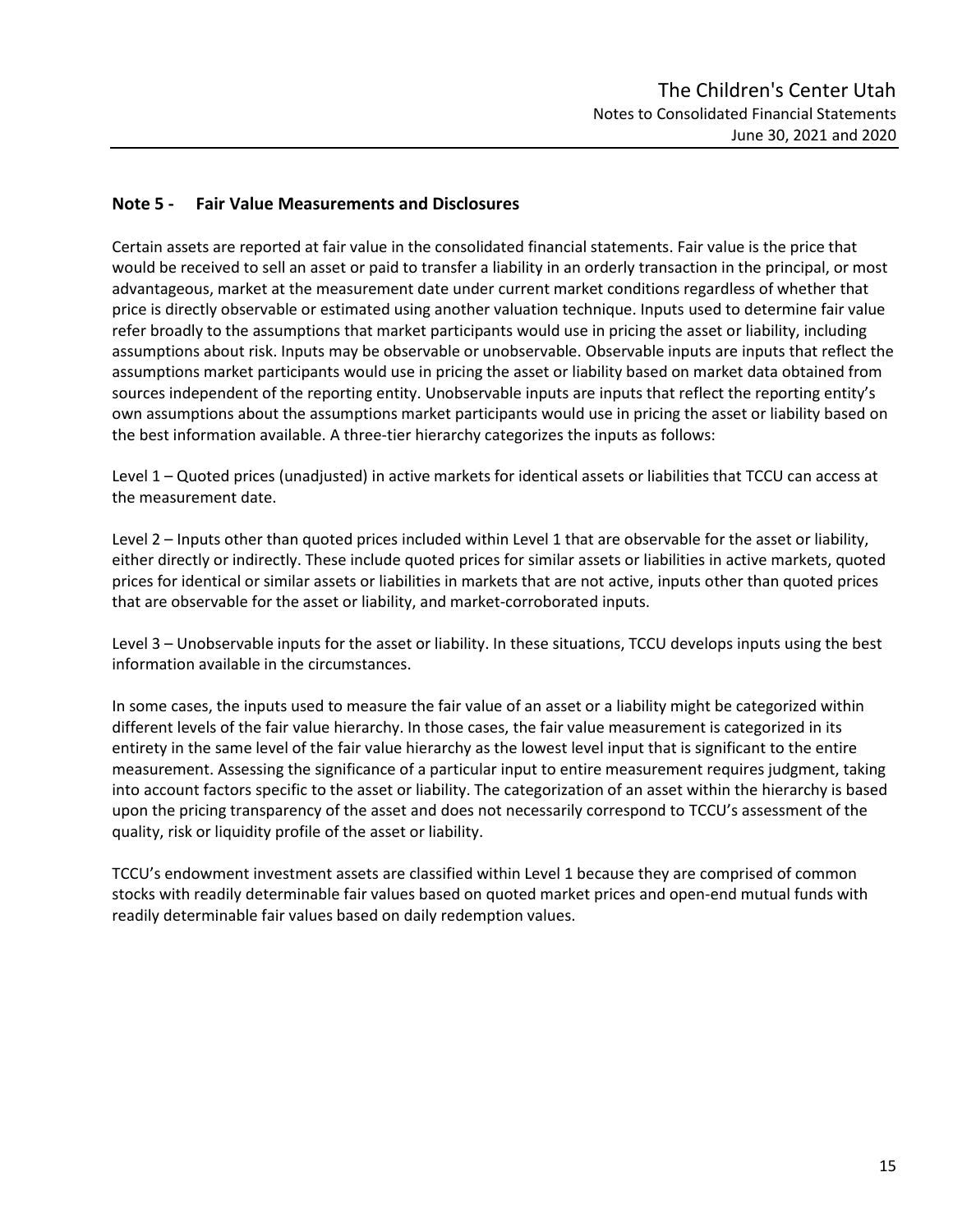Quoted Prices in Significant Active Markets **Other** Significant for Identical Observable Unobservable Assets Inputs Inputs Assets Total (Level 1) (Level 2) (Level 3) The Children's Center Utah<br>
Notes to Consolidated Financial Statements<br>
Inne 30, 2021 and 2020<br>
The following table presents assets measured at fair value on a recurring basis at June 30, 2021<br>
The Shutz Measurements at Re The Children's Center Utah<br>
Notes to Consolidated Financial Statements<br>
Inne 30, 2021 and 2020<br>
The following table presents assets measured at fair value on a recurring basis at June 30, 2021:<br>
Total<br>
Price Markets<br>
Acces Fair Value Measurements at Report Date Using

The following table presents assets measured at fair value on a recurring basis at June 30, 2021:

|                                                                                                                                                                                                                                |               | Fair Value Measurements at Report Date Using |                                              |             |             |              |  |  |
|--------------------------------------------------------------------------------------------------------------------------------------------------------------------------------------------------------------------------------|---------------|----------------------------------------------|----------------------------------------------|-------------|-------------|--------------|--|--|
|                                                                                                                                                                                                                                |               |                                              | Quoted                                       |             |             |              |  |  |
|                                                                                                                                                                                                                                |               |                                              | Prices in                                    | Significant |             |              |  |  |
|                                                                                                                                                                                                                                |               |                                              | <b>Active Markets</b>                        | Other       |             | Significant  |  |  |
|                                                                                                                                                                                                                                |               |                                              | for Identical                                | Observable  |             | Unobservable |  |  |
|                                                                                                                                                                                                                                |               |                                              | Assets                                       | Inputs      |             | Inputs       |  |  |
| Assets                                                                                                                                                                                                                         | Total         |                                              | (Level 1)                                    | (Level 2)   |             | (Level 3)    |  |  |
|                                                                                                                                                                                                                                |               |                                              |                                              |             |             |              |  |  |
| Cash and money market funds (at cost)                                                                                                                                                                                          | \$<br>109,811 | \$                                           |                                              | \$          |             | \$           |  |  |
| Common stocks                                                                                                                                                                                                                  | 3,032,842     |                                              | 3,032,842                                    |             |             |              |  |  |
| Mutual funds - stocks                                                                                                                                                                                                          | 2,068,431     |                                              | 2,068,431                                    |             |             |              |  |  |
| Mutual funds - bonds                                                                                                                                                                                                           | 4,205,703     |                                              | 4,205,703                                    |             |             |              |  |  |
| Mutual funds - real assets                                                                                                                                                                                                     | 224,527       |                                              | 224,527                                      |             |             |              |  |  |
| Mutual funds - alternatives                                                                                                                                                                                                    | 191,996       |                                              | 191,996                                      |             |             |              |  |  |
|                                                                                                                                                                                                                                |               |                                              |                                              |             |             |              |  |  |
| Total assets at fair value                                                                                                                                                                                                     | 9,833,310     | Ş                                            | 9,723,499                                    | \$          |             | \$           |  |  |
| The following table presents assets measured at fair value on a recurring basis at June 30, 2020:                                                                                                                              |               |                                              |                                              |             |             |              |  |  |
|                                                                                                                                                                                                                                |               |                                              | Fair Value Measurements at Report Date Using |             |             |              |  |  |
|                                                                                                                                                                                                                                |               |                                              | Quoted                                       |             |             |              |  |  |
|                                                                                                                                                                                                                                |               |                                              | Prices in                                    |             | Significant |              |  |  |
|                                                                                                                                                                                                                                |               |                                              | <b>Active Markets</b>                        |             | Other       | Significant  |  |  |
|                                                                                                                                                                                                                                |               |                                              | for Identical                                |             | Observable  | Unobservable |  |  |
|                                                                                                                                                                                                                                |               |                                              | Assets                                       |             | Inputs      | Inputs       |  |  |
| Assets                                                                                                                                                                                                                         | Total         |                                              | (Level 1)                                    |             | (Level 2)   | (Level 3)    |  |  |
|                                                                                                                                                                                                                                |               |                                              |                                              |             |             |              |  |  |
| Cash and money market funds (at cost)                                                                                                                                                                                          | \$<br>445,187 | \$                                           |                                              | \$          |             | \$           |  |  |
| Common stocks                                                                                                                                                                                                                  | 2,070,024     |                                              | 2,070,024                                    |             |             |              |  |  |
| Mutual funds - stocks                                                                                                                                                                                                          | 3,519,779     |                                              | 3,519,779                                    |             |             |              |  |  |
| Mutual funds - bonds                                                                                                                                                                                                           | 1,729,505     |                                              | 1,729,505                                    |             |             |              |  |  |
| Mutual funds - real assets                                                                                                                                                                                                     | 162,157       |                                              | 162,157                                      |             |             |              |  |  |
| Mutual funds - alternatives                                                                                                                                                                                                    | 99,302        |                                              | 99,302                                       |             |             |              |  |  |
|                                                                                                                                                                                                                                |               |                                              |                                              |             |             |              |  |  |
|                                                                                                                                                                                                                                | 8,025,954     |                                              | 7,580,767                                    |             |             |              |  |  |
|                                                                                                                                                                                                                                |               |                                              |                                              |             |             |              |  |  |
|                                                                                                                                                                                                                                |               |                                              |                                              |             |             |              |  |  |
| Total assets at fair value<br><b>Endowment</b>                                                                                                                                                                                 |               |                                              |                                              |             |             |              |  |  |
|                                                                                                                                                                                                                                |               |                                              |                                              |             |             |              |  |  |
|                                                                                                                                                                                                                                |               |                                              |                                              |             |             |              |  |  |
| Note 6 -<br>TCCU's endowment (the Endowment) was established by donors to provide annual funding for specific<br>activities and general operations. The Endowment also includes certain unrestricted net assets designated for |               |                                              |                                              |             |             |              |  |  |
| quasi-endowment by the Board. Net assets associated with Endowment funds are classified and reported                                                                                                                           |               |                                              |                                              |             |             |              |  |  |

### **Note 6 - Endowment**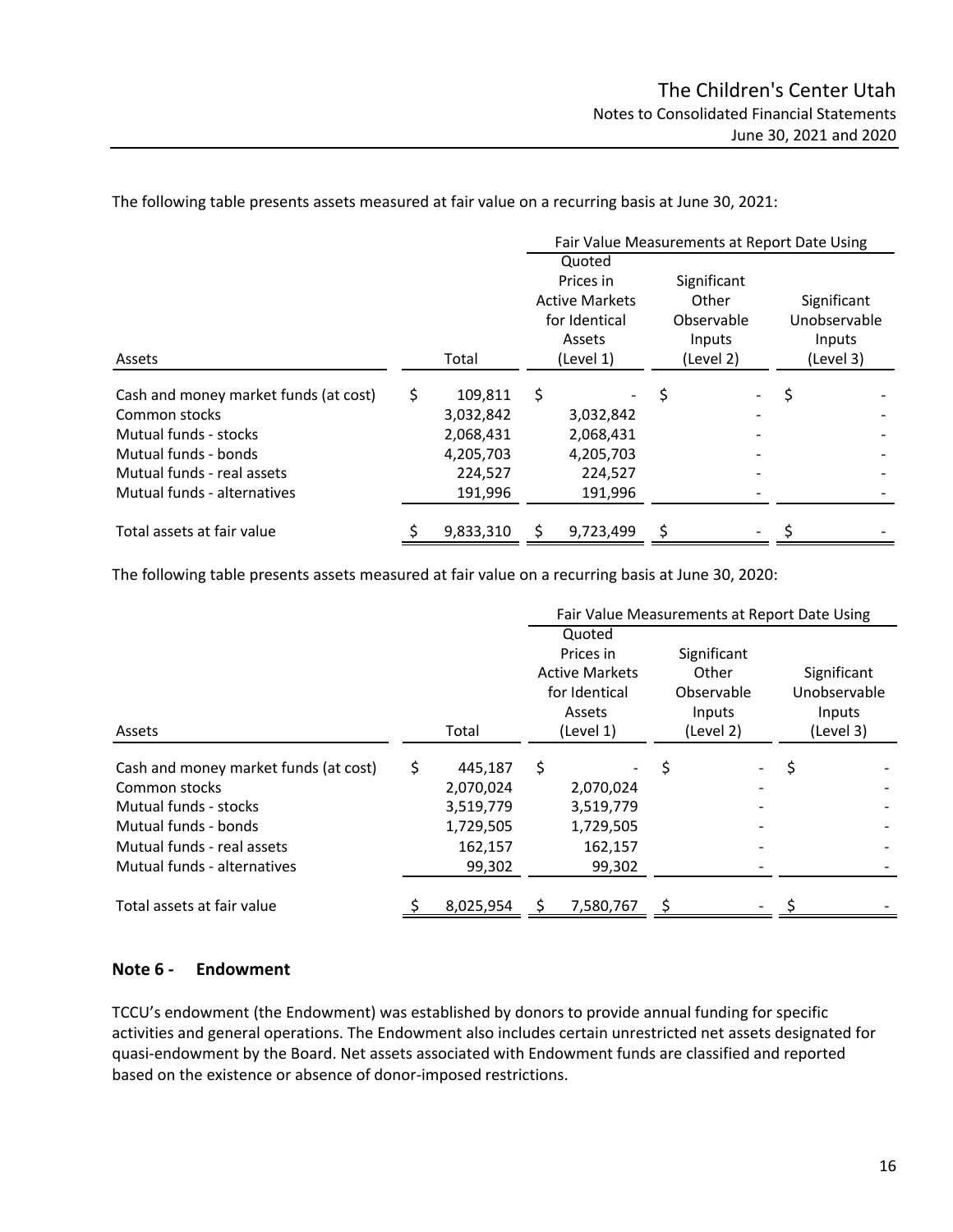TCCU's Board has interpreted the Utah Uniform Prudent Management of Institutional Funds Act (UPMIFA) as requiring the preservation of the fair value of the original gift as of the gift date of the donor-restricted Endowment funds, unless there are explicit donor stipulations to the contrary. At June 30, 2021 and 2020, there were no such donor stipulations. As a result of this interpretation, TCCU classifies as net assets with donor restrictions (a) the original value of gifts donated to the Endowment, (b) the original value of subsequent gifts donated to the Endowment (including promises to give net of discount and allowance for doubtful accounts, and (c) accumulations to the Endowment made in accordance with the direction of the applicable donor gift instrument at the time the accumulation is added. The remaining portion of the donor-restricted Endowment is classified as net assets with donor restrictions until those amounts are appropriated for expenditure by TCCU in a manner consistent with the standard of prudence prescribed by UPMIFA.

The following factors are considered in making a determination to appropriate or accumulate donor-restricted endowment funds:

- The duration and preservation of the fund
- The purposes of the organization and the donor-restricted endowment fund
- General economic conditions
- The possible effect of inflation and deflation
- The expected total return from income and the appreciation of investments
- Other resources of the organization
- The investment policies of the organization

The Endowment net asset composition by type of fund is as follows:

| June 30, 2021                                                                                                      |    | <b>Without Donor</b><br>Restriction |    | <b>With Donor</b><br>Restriction | Total |                        |  |
|--------------------------------------------------------------------------------------------------------------------|----|-------------------------------------|----|----------------------------------|-------|------------------------|--|
| Board-designated quasi-endowment<br>Donor-restricted endowment<br>Original donor-restricted gift amount and amount | Ś  | 6,431,896                           | \$ |                                  | S     | 6,431,896              |  |
| required to be maintained in perpetuity by donor<br>Accumulated investment gains                                   |    |                                     |    | 1,995,000<br>1,406,414           |       | 1,995,000<br>1,406,414 |  |
|                                                                                                                    |    | 6,431,896                           | S  | 3,401,414                        | S     | 9,833,310              |  |
| June 30, 2020                                                                                                      |    |                                     |    |                                  |       |                        |  |
| Board-designated quasi-endowment<br>Donor-restricted endowment<br>Original donor-restricted gift amount and amount | \$ | 5,128,597                           | \$ |                                  | \$    | 5,128,597              |  |
| required to be maintained in perpetuity by donor<br>Accumulated investment gains                                   |    |                                     |    | 1,995,000<br>902,357             |       | 1,995,000<br>902,357   |  |
|                                                                                                                    |    | 5,128,597                           | S  | 2,897,357                        |       | 8,025,954              |  |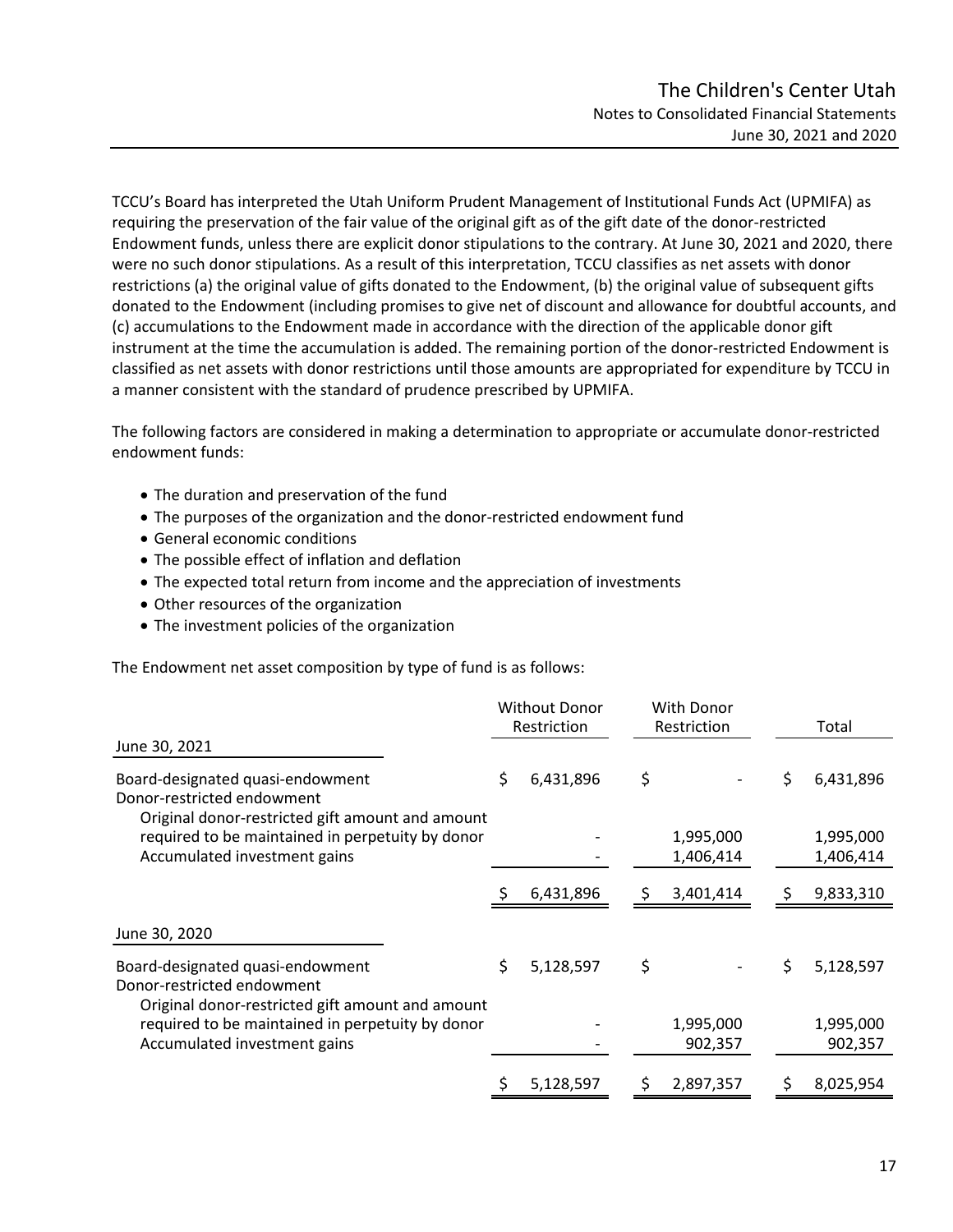#### **Investment and Spending Policies**

The Endowment was established to support the treatment of young children with emotional and behavioral problems and their families. Amounts, once appropriated by the Board, may be distributed for the unrestricted use of TCCU.

The investment objective is to preserve and grow principal. The spending policy for the Endowment was established to allow for growth in excess of the long-term inflation rate. Distributions of income and up to 25% of the principal may be made with approval of the Board.

Changes in Endowment net assets for the year ending June 30, 2021, are as follows:

|                                                                       | <b>Without Donor</b><br>Restriction | <b>With Donor</b><br>Restriction | Total          |
|-----------------------------------------------------------------------|-------------------------------------|----------------------------------|----------------|
| Endowment net assets, beginning of year<br>Investment return          | 5,128,597<br>\$                     | 2,897,357<br>S                   | 8,025,954<br>S |
| Investment income, net of fees                                        | 51,862                              | 29,298                           | 81,160         |
| Net realized and unrealized gain                                      | 1,103,042                           | 623,154                          | 1,726,196      |
|                                                                       | 6,283,501                           | 3,549,809                        | 9,833,310      |
| Appropriation of endowment assets<br>pursuant to spending-rate policy | 148,395                             | (148,395)                        |                |
| Endowment net assets, end of year                                     | 6,431,896                           | 3,401,414                        | 9,833,310      |

Changes in Endowment net assets for the year ending June 30, 2020, are as follows:

|                                                                       | <b>Without Donor</b><br>Restriction | With Donor<br>Restriction | Total                 |
|-----------------------------------------------------------------------|-------------------------------------|---------------------------|-----------------------|
| Endowment net assets, beginning of year<br>Investment return          | \$<br>6,050,841                     | \$.<br>3,071,974          | 9,122,815<br>Ş.       |
| Investment income, net of fees<br>Net realized and unrealized loss    | 72,170<br>(98, 119)                 | 55,873<br>(76, 785)       | 128,043<br>(174, 904) |
|                                                                       | 6,024,892                           | 3,051,062                 | 9,075,954             |
| <b>Distributions</b>                                                  | (1,050,000)                         |                           | (1,050,000)           |
| Appropriation of endowment assets<br>pursuant to spending-rate policy | 153,705                             | (153, 705)                |                       |
| Endowment net assets, end of year                                     | 5,128,597                           | 2,897,357                 | 8,025,954             |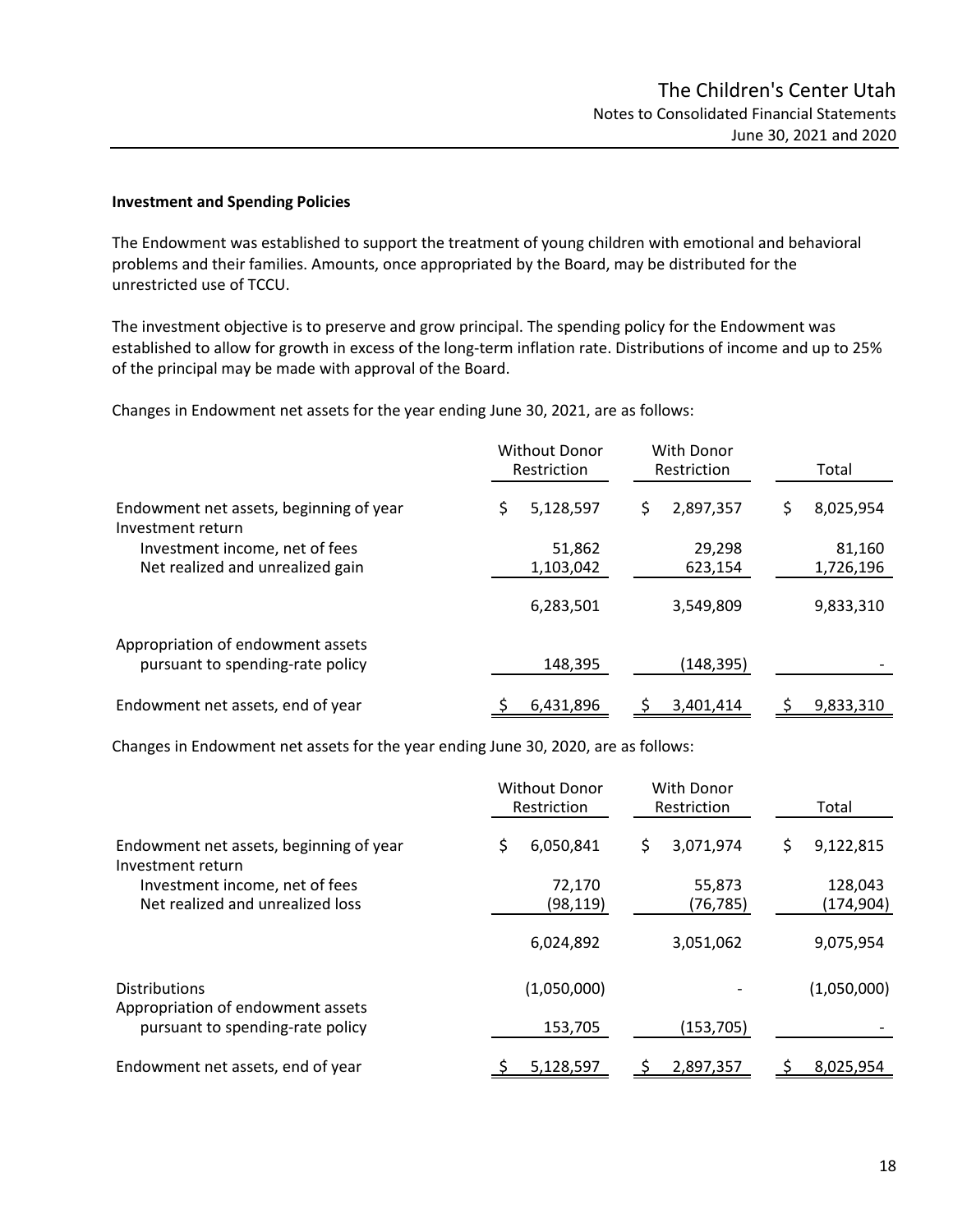Endowment assets are invested as follows at June 30, 2021 and 2020:

|                                          |  | 2021                 |  |                      |
|------------------------------------------|--|----------------------|--|----------------------|
| Cash and cash equivalents<br>Investments |  | 109,811<br>9,723,499 |  | 445,187<br>7,580,767 |
|                                          |  | 9,833,310            |  | 8,025,954            |

## **Note 7 - Line of Credit**

During the year ended June 30, 2020, TCCU entered into a \$500,000 revolving line of credit with a bank, secured by the endowment and generally all assets of TCCU. Borrowings under the line bear interest at the three-month London Interbank Offered Rate (LIBOR) plus 1.9% (2.9% at June 30, 2021). Unused commitments are subject to interest at a rate of 0.25% per annum. Accrued interest and principal are due at maturity (February 13, 2022). The agreement requires TCCU to comply with certain financial and non-financial covenants. At June 30, 2021 and 2020, the outstanding balance on the line of credit was \$400,000 and \$0, respectively.

## **Note 8 - Paycheck Protection Program (PPP) Loan**

On April 10, 2020, TCCU was granted a \$879,371 loan under the Paycheck Protection Program (PPP) administered by a Small Business Administration (SBA) approved partner. The loan was uncollateralized and fully guaranteed by the Federal government. TCCU initially recorded a note payable and subsequently recorded forgiveness when the loan obligation was legally released by the SBA. TCCU recognized \$884,852 (\$879,371 principal and \$5,481 interest) of loan forgiveness income for the year ended June 30, 2021.

On January 26, 2021, TCCU was granted a \$815,454 loan under the Paycheck Protection Program (PPP) administered by a Small Business Administrative (SBA) approved partner. The loan is uncollateralized and is fully guaranteed by the federal government. TCCU is eligible for loan forgiveness of up to 100% of the loan, upon meeting certain requirements. TCCU has recorded a note payable and will record forgiveness upon being legally released from the loan by the SBA. On April 19, 2022, TCCU received forgiveness on this loan which will be recorded as forgiveness income during the year ended June 30, 2022.

## **Note 9 - Promise to Grant Space**

During the year ended June 30, 2018, TCCU entered into a lease agreement with an unrelated nonprofit organization wherein TCCU committed to lease space to the nonprofit organization rent-free for a period of 15 years. In connection with this lease agreement, TCCU recorded a promise to grant space liability and amortized the liability over the term of the lease. The value of the promise to grant space was determined based on the estimated fair value of the leased space. At June 30, 2021 and 2020, the promise to grant space liability totals \$0 and \$191,712, respectively. On April 14, 2021, TCCU sold the building and terminated the lease with the unrelated nonprofit organization and recognized a gain for the unamortized portion of the lease liability.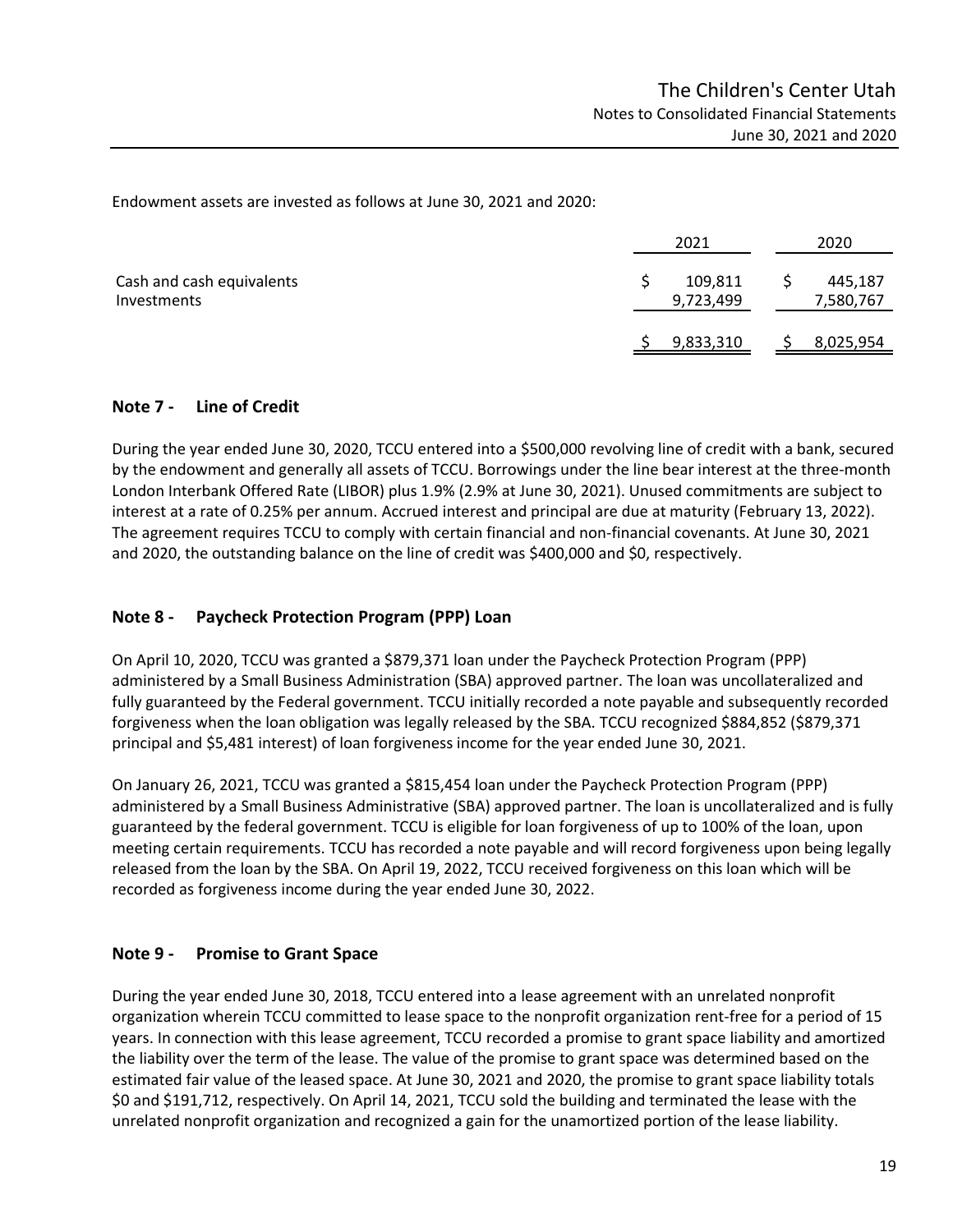## **Note 10 - Employee Benefits**

TCCU sponsors a defined contribution retirement plan (the Plan). Eligible employees can make contributions to the Plan on a pre-tax basis. TCCU offers a three-year vesting schedule, with 50% at the end of year two and 100% at year three, immediate dollar-for-dollar matching up to 5% of their annual salary. During the years ended June 30, 2021 and 2020, TCCU contributed \$9,960 and \$106,591, respectively, to the Plan. TCCU terminated the Plan during the year ended June 30, 2021.

### **Note 11 - Net Assets with Donor Restrictions**

Net assets with donor restrictions are restricted for the following purposes or periods:

|                                                                                                                                                       | 2021 |           | 2020         |
|-------------------------------------------------------------------------------------------------------------------------------------------------------|------|-----------|--------------|
| Subject to Expenditure for Specified Purpose<br>Outpatient Services, Training, Capital Improvements<br>Promises to give, the proceeds from which have | \$   | 535,000   | \$<br>89,500 |
| been restricted by donors                                                                                                                             |      | 325,000   | 650,000      |
| Subject to the Passage of Time<br>Promises to give that are not restricted by donors,                                                                 |      |           |              |
| but which are unavailable for expenditure until due                                                                                                   |      | 130,346   | 141,406      |
| Endowments                                                                                                                                            |      |           |              |
| Earnings subject to endowment spending policy appropriation<br>Perpetual in nature, earnings from which are subject to                                |      | 1,406,414 | 902,357      |
| endowment spending policy appropriation                                                                                                               |      | 1,995,000 | 1,995,000    |
|                                                                                                                                                       |      | 4,391,760 | 3,778,263    |

Appropriations of earnings on endowment funds are available for the unrestricted use of TCCU subject to appropriation by the Board.

### **Note 12 - Contingencies**

TCCU is subject to the usual contingencies in the normal course of operations relating to the performance of its tasks under its various programs. In the opinion of management, the ultimate settlement of any litigation, claims, and disputes in process will not have a material adverse effect on TCCU.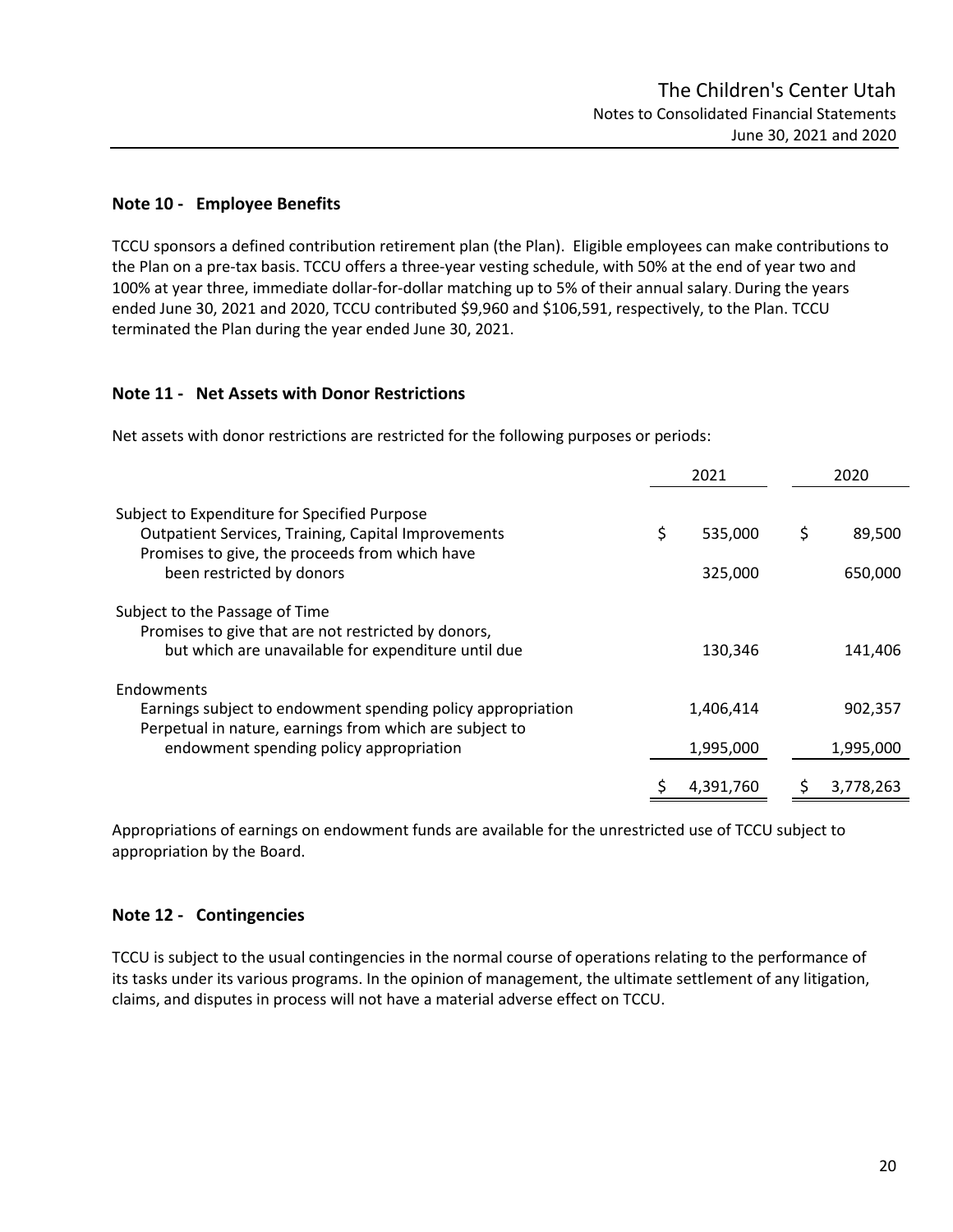# **Note 13 - Subsequent Events**

On April 19, 2022, TCCU received forgiveness in full of its \$815,454 PPP loan (Note 8), which will be recorded as forgiveness income during the year ended June 30, 2022.

The general investment market has declined significantly since June 30, 2021. TCCU's endowment, which is recorded at its fair value of \$9,833,310 at June 30, 2021, has declined to a fair value of approximately \$8,900,000 as of April 30, 2022.

TCCU has evaluated subsequent events through May 20, 2022, the date the consolidated financial statements were available to be issued.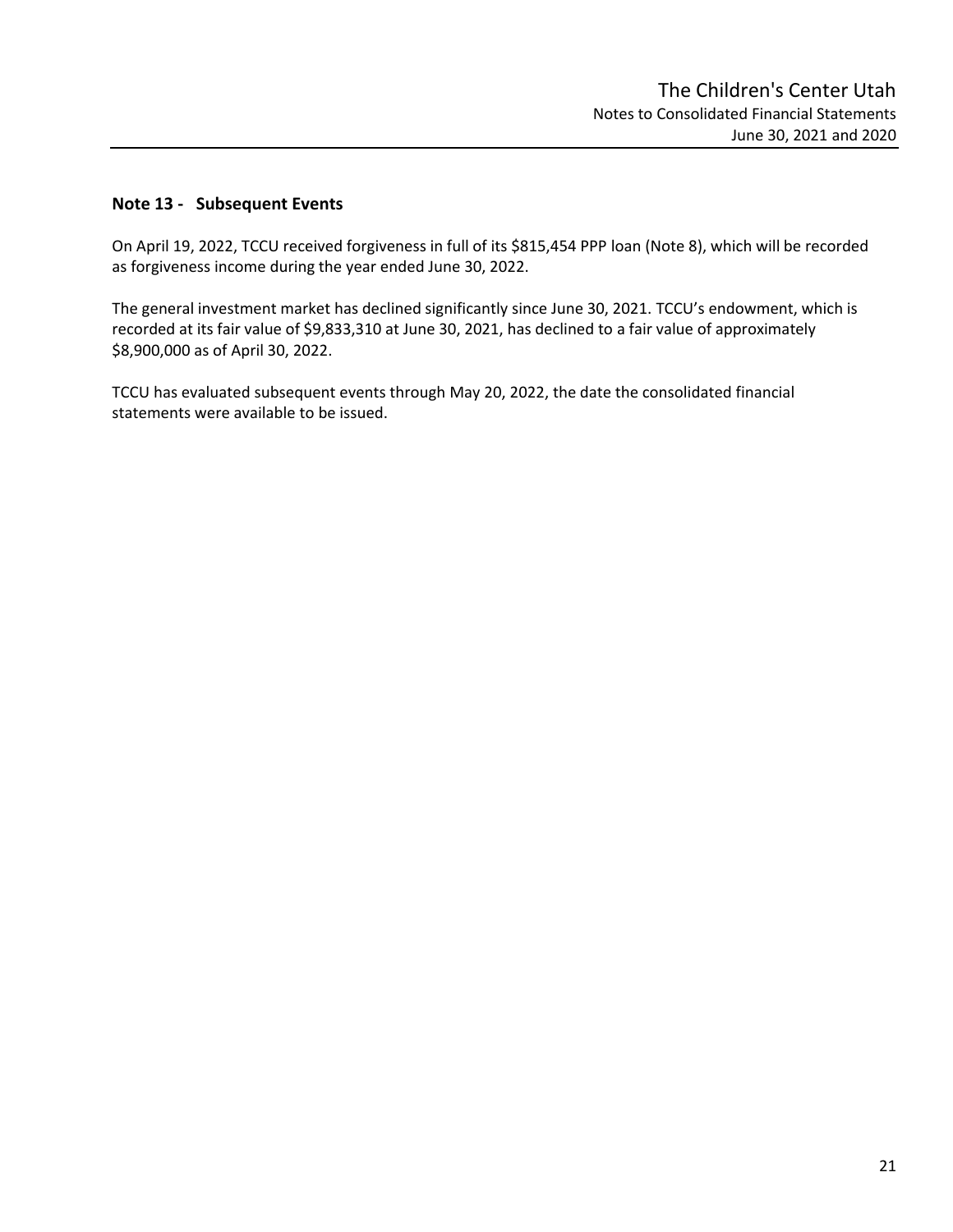

Supplementary Information June 30, 2021 and 2020 The Children's Center Utah and Affiliates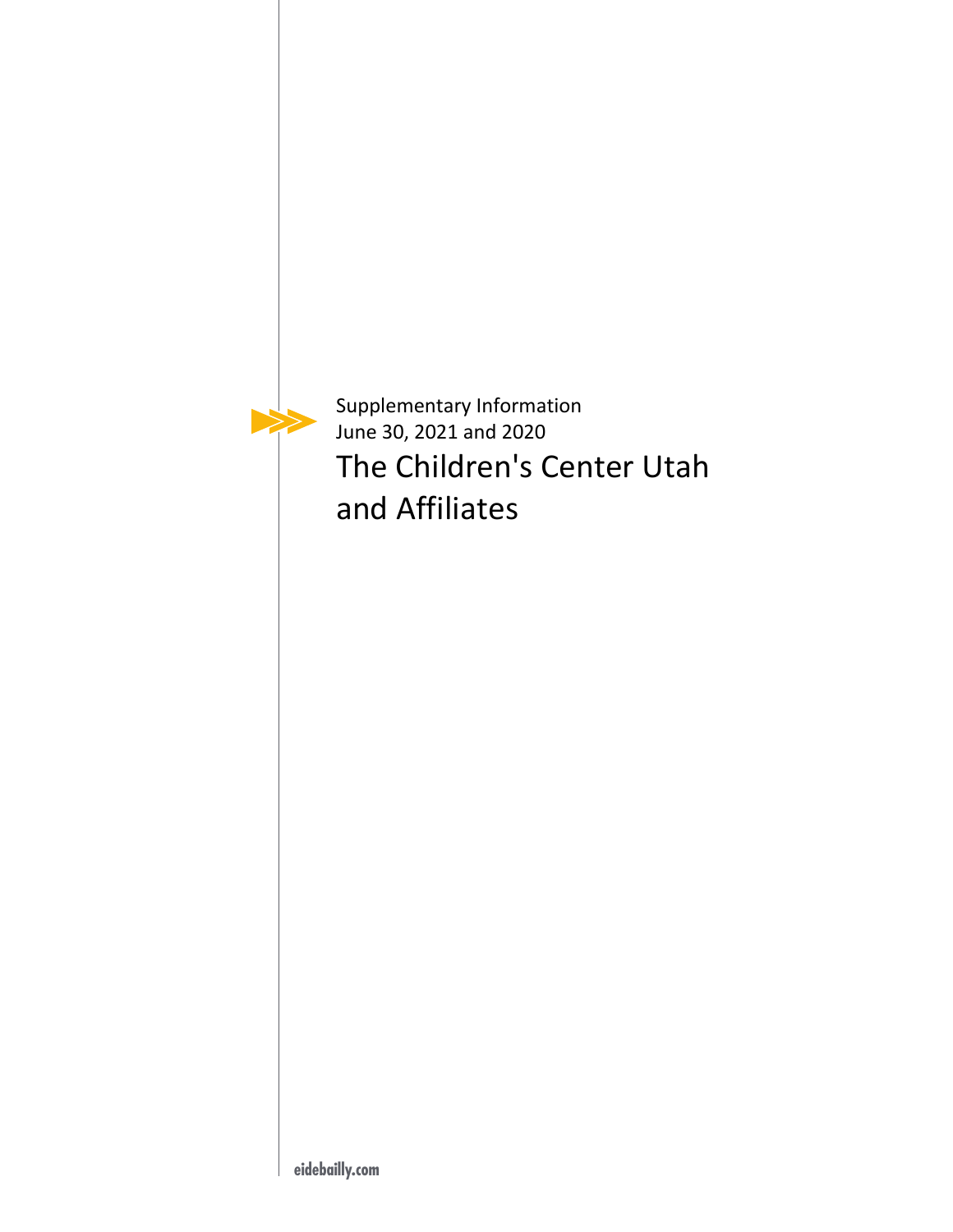<span id="page-24-0"></span>

|                                        | The Children's<br>Center Utah | The Children's<br>Center Utah<br>Endowment<br>Trust | Historic<br>Oquirrh<br>School<br>Manager, Inc. | Eliminations         | Total           |
|----------------------------------------|-------------------------------|-----------------------------------------------------|------------------------------------------------|----------------------|-----------------|
| Assets                                 |                               |                                                     |                                                |                      |                 |
| <b>Current Assets</b>                  |                               |                                                     |                                                |                      |                 |
| Cash and cash equivalents              | \$<br>3,291,061               | \$                                                  | \$<br>707,025                                  | \$                   | 3,998,086<br>\$ |
| Accounts receivable, net               | 899,126                       |                                                     | 207,240                                        | (207, 240)           | 899,126         |
| Unconditional promises to give, net    | 455,346                       |                                                     |                                                |                      | 455,346         |
| Prepaid expenses and other assets      | 91,782                        |                                                     |                                                |                      | 91,782          |
| Total current assets                   | 4,737,315                     |                                                     | 914,265                                        | (207, 240)           | 5,444,340       |
| Property and Equipment, Net            | 2,385,699                     |                                                     | 6,211,023                                      |                      | 8,596,722       |
| Endowment                              |                               | 9,833,310                                           |                                                |                      | 9,833,310       |
| <b>Other Assets</b>                    | 7,069,345                     |                                                     |                                                | (7,069,345)          |                 |
| <b>Total assets</b>                    | 14,192,359<br>Ş               | 9,833,310<br>Ş.                                     | 7,125,288<br>\$.                               | (7, 276, 585)<br>\$. | \$23,874,372    |
| Liabilities and Net Assets             |                               |                                                     |                                                |                      |                 |
| <b>Current Liabilities</b>             |                               |                                                     |                                                |                      |                 |
| Accounts payable and other liabilities | \$<br>557,190                 | \$                                                  | \$<br>13,717                                   | \$<br>(207, 240)     | 363,667<br>\$   |
| Line of credit                         | 400,000                       |                                                     |                                                |                      | 400,000         |
| <b>Total current liabilities</b>       | 957,190                       |                                                     | 13,717                                         | (207, 240)           | 763,667         |
| Payroll Protection Program Loan        | 818,962                       |                                                     |                                                |                      | 818,962         |
| <b>Total liabilities</b>               | 1,776,152                     |                                                     | 13,717                                         | (207, 240)           | 1,582,629       |
| <b>Net Assets</b>                      |                               |                                                     |                                                |                      |                 |
| Equity                                 |                               |                                                     | 7,111,571                                      | (7, 111, 571)        |                 |
| Without donor restrictions             |                               |                                                     |                                                |                      |                 |
| Undesignated                           | 2,829,139                     |                                                     |                                                | 42,226               | 2,871,365       |
| Investment in property and equipment   | 8,596,722                     |                                                     |                                                |                      | 8,596,722       |
| The Children's Center Trust            |                               | 6,431,896                                           |                                                |                      | 6,431,896       |
|                                        | 11,425,861                    | 6,431,896                                           |                                                | 42,226               | 17,899,983      |
| With donor restrictions                | 990,346                       | 3,401,414                                           |                                                |                      | 4,391,760       |
| Total net assets                       | 12,416,207                    | 9,833,310                                           | 7,111,571                                      | (7,069,345)          | 22,291,743      |
| Total liabilities and net assets       | \$14,192,359                  | 9,833,310<br>\$.                                    | 7,125,288<br>\$                                | (7, 276, 585)<br>Ş.  | \$23,874,372    |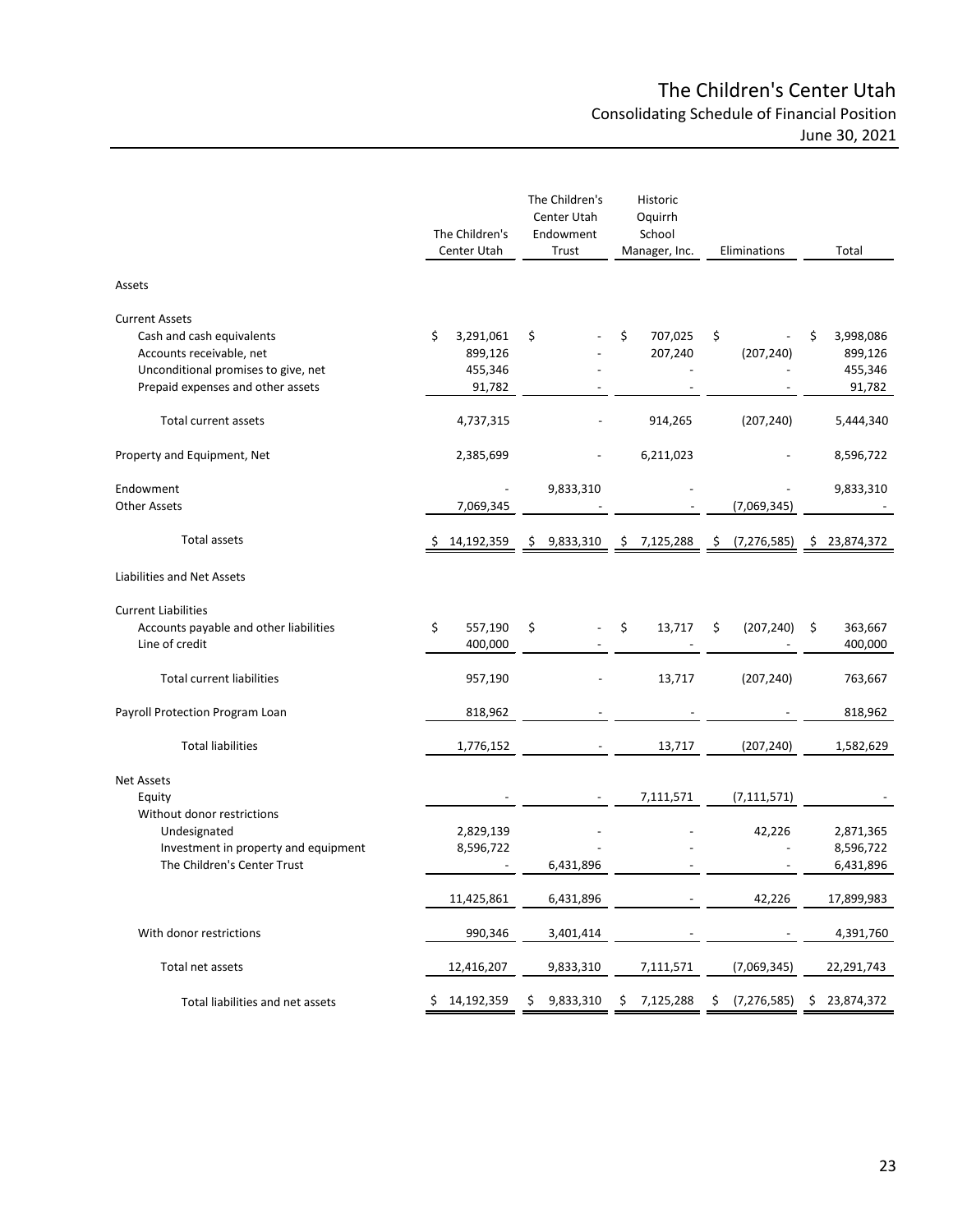|                                                      | The Children's<br>Center Utah | The Children's<br>Center Utah<br>Endowment<br>Trust                                                                         | Historic<br>Oquirrh<br>School<br>Manager, Inc. | Eliminations          | Total                  |
|------------------------------------------------------|-------------------------------|-----------------------------------------------------------------------------------------------------------------------------|------------------------------------------------|-----------------------|------------------------|
| Assets                                               |                               |                                                                                                                             |                                                |                       |                        |
| <b>Current Assets</b>                                |                               |                                                                                                                             |                                                |                       |                        |
| Cash and cash equivalents                            | \$<br>1,561,553               | \$                                                                                                                          | \$<br>715,298                                  | \$                    | \$<br>2,276,851        |
| Accounts receivable, net                             | 248,879                       |                                                                                                                             | 57,240                                         | (57, 240)             | 248,879                |
| Unconditional promises to give, net                  | 451,406                       |                                                                                                                             |                                                |                       | 451,406                |
| Prepaid expenses and other assets                    | 40,165                        |                                                                                                                             |                                                |                       | 40,165                 |
| Total current assets                                 | 2,302,003                     |                                                                                                                             | 772,538                                        | (57, 240)             | 3,017,301              |
| Property and Equipment, Net                          | 3,072,746                     |                                                                                                                             | 6,461,487                                      |                       | 9,534,233              |
| Unconditional Promises to Give,                      |                               |                                                                                                                             |                                                |                       |                        |
| <b>Less Current Portion</b>                          | 340,000                       |                                                                                                                             |                                                |                       | 340,000                |
| Endowment                                            |                               | 8,025,954                                                                                                                   |                                                |                       | 8,025,954              |
| <b>Other Assets</b>                                  | 7,069,345                     |                                                                                                                             |                                                | (7,069,345)           |                        |
| Total assets                                         |                               | $\frac{1}{2}$ 12,784,094 $\frac{1}{2}$ 8,025,954 $\frac{1}{2}$ 7,234,025 $\frac{1}{2}$ (7,126,585) $\frac{1}{2}$ 20,917,488 |                                                |                       |                        |
| Liabilities and Net Assets                           |                               |                                                                                                                             |                                                |                       |                        |
| <b>Current Liabilities</b>                           |                               |                                                                                                                             |                                                |                       |                        |
| Accounts payable and other liabilities               | \$<br>662,446                 | \$                                                                                                                          | \$                                             | \$<br>(57, 240)       | \$<br>605,206          |
| Promise to grant space, current                      | 15,976                        |                                                                                                                             |                                                |                       | 15,976                 |
|                                                      |                               |                                                                                                                             |                                                |                       |                        |
| <b>Total current liabilities</b>                     | 678,422                       |                                                                                                                             |                                                | (57, 240)             | 621,182                |
| Payroll Protection Program Loan                      | 879,371                       |                                                                                                                             |                                                |                       | 879,371                |
| Promise to Grant Space, Less Current Portion         | 175,736                       |                                                                                                                             |                                                |                       | 175,736                |
| <b>Total liabilities</b>                             | 1,733,529                     |                                                                                                                             |                                                | (57, 240)             | 1,676,289              |
| <b>Net Assets</b>                                    |                               |                                                                                                                             |                                                |                       |                        |
| Eauitv                                               |                               |                                                                                                                             | 7,234,025                                      | (7.234.025)           |                        |
| Without donor restrictions                           |                               |                                                                                                                             |                                                |                       |                        |
| Undesignated<br>Investment in property and equipment | 635,426                       |                                                                                                                             |                                                | 164,680               | 800,106                |
| The Children's Center Trust                          | 9,534,233                     | 5,128,597                                                                                                                   |                                                |                       | 9,534,233<br>5,128,597 |
|                                                      |                               |                                                                                                                             |                                                |                       |                        |
|                                                      | 10,169,659                    | 5,128,597                                                                                                                   |                                                | 164,680               | 15,462,936             |
| With donor restrictions                              | 880,906                       | 2,897,357                                                                                                                   |                                                |                       | 3,778,263              |
| Total net assets                                     | 11,050,565                    | 8,025,954                                                                                                                   | 7,234,025                                      | (7,069,345)           | 19,241,199             |
| Total liabilities and net assets                     | 12,784,094<br>-S              | \$8,025,954                                                                                                                 | - \$<br>7,234,025                              | $\frac{5}{7.126,585}$ | $5$ 20,917,488         |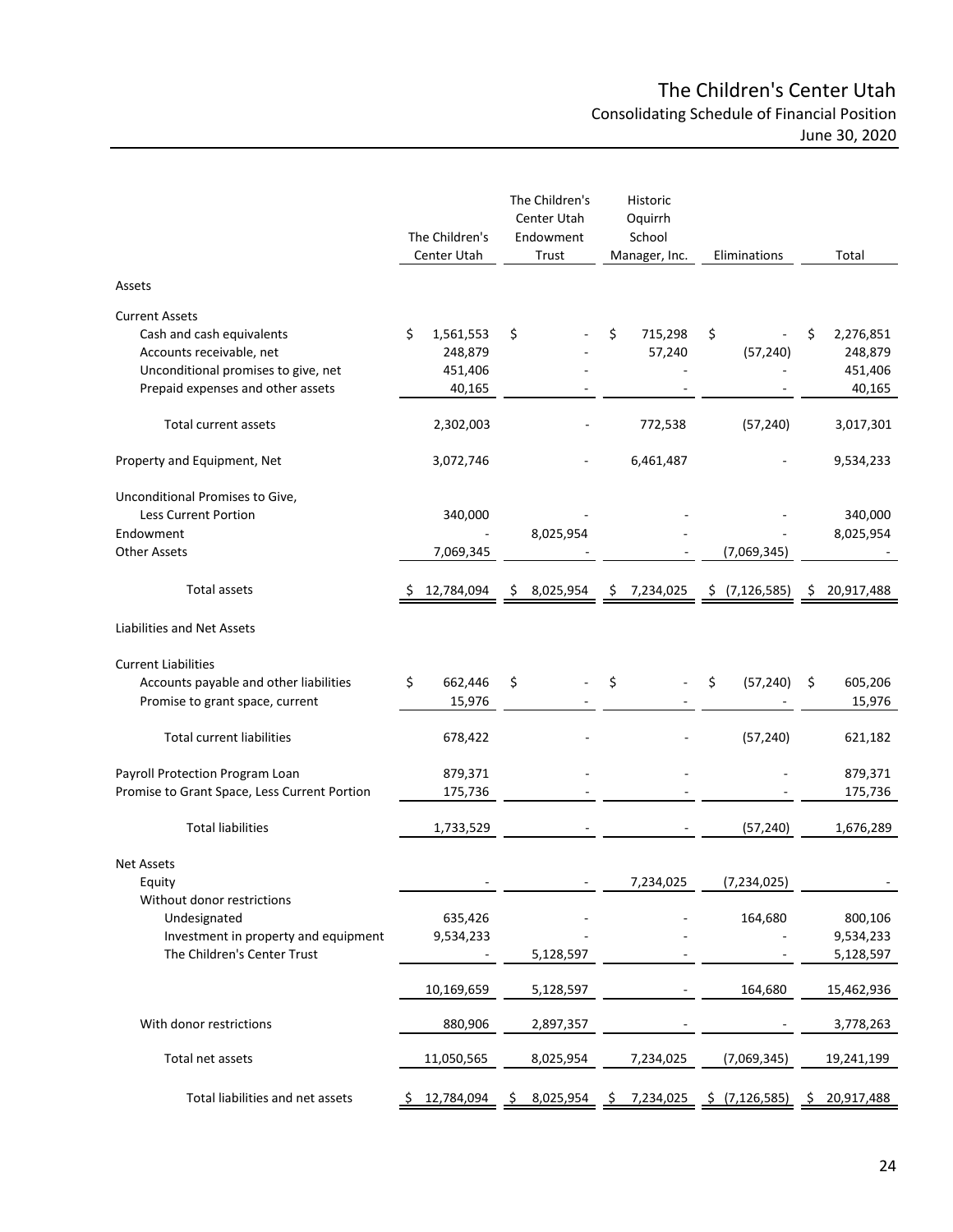<span id="page-26-0"></span>

|                                                      | The Children's<br>Center Utah |    | The Children's<br>Center Utah<br>Endowment<br>Trust | Historic<br>Oquirrh<br>School<br>Manager, Inc. | Eliminations   |    | Total      |
|------------------------------------------------------|-------------------------------|----|-----------------------------------------------------|------------------------------------------------|----------------|----|------------|
| <b>Public Support</b>                                |                               |    |                                                     |                                                |                |    |            |
| Contributions<br>Special events, less cost of direct | \$<br>1,535,571               | \$ | $\overline{\phantom{a}}$                            | \$                                             | \$             | \$ | 1,535,571  |
| benefits to donors of \$37,921                       | 739,687                       |    |                                                     |                                                |                |    | 739,687    |
|                                                      | 2,275,258                     |    |                                                     |                                                |                |    | 2,275,258  |
| Revenue                                              |                               |    |                                                     |                                                |                |    |            |
| Program services                                     |                               |    |                                                     |                                                |                |    |            |
| Federal and state contracts                          | 429,740                       |    |                                                     |                                                |                |    | 429,740    |
| Private contracts                                    | 742,659                       |    |                                                     |                                                |                |    | 742,659    |
| Private fees                                         | 749,617                       |    |                                                     |                                                |                |    | 749,617    |
|                                                      | 1,922,016                     |    |                                                     |                                                |                |    | 1,922,016  |
| Less contractual allowances                          | (130, 383)                    |    |                                                     |                                                |                |    | (130, 383) |
| Less bad debt                                        | (50,081)                      |    |                                                     |                                                |                |    | (50,081)   |
| Total program services revenue                       | 1,741,552                     |    |                                                     |                                                |                |    | 1,741,552  |
| Other federal service revenue                        | 810,718                       |    |                                                     |                                                |                |    | 810,718    |
| Endowment net investment return/(loss)               |                               |    | 1,807,356                                           |                                                |                |    | 1,807,356  |
| Rental income                                        |                               |    |                                                     | 150,000                                        | (150,000)      |    |            |
| PPP loan forgiveness                                 | 884,852                       |    |                                                     |                                                |                |    | 884,852    |
| Gain on sale of property and equipment               | 762,183                       |    |                                                     |                                                |                |    | 762,183    |
| Other revenue                                        | 263,284                       |    |                                                     |                                                |                |    | 263,284    |
|                                                      | 2,721,037                     |    | 1,807,356                                           | 150,000                                        | (150,000)      |    | 4,528,393  |
| Total public support and revenue                     | 6,737,847                     |    | 1,807,356                                           | 150,000                                        | (150,000)      |    | 8,545,203  |
| Expenses                                             |                               |    |                                                     |                                                |                |    |            |
| Program services                                     |                               |    |                                                     |                                                |                |    |            |
| <b>Therapeutic Preschool</b>                         | 1,736,655                     |    |                                                     | 142,080                                        | (66,000)       |    | 1,812,735  |
| Training, Consultation and Research                  | 809,925                       |    |                                                     | 28,416                                         | (21,000)       |    | 817,341    |
| <b>Outpatient Services</b>                           | 1,525,853                     |    |                                                     | 59,415                                         | (45,000)       |    | 1,540,268  |
| Total program services                               | 4,072,433                     |    |                                                     | 229,911                                        | (132,000)      |    | 4,170,344  |
| Supporting services                                  |                               |    |                                                     |                                                |                |    |            |
| Management and general                               | 710,943                       |    |                                                     | 29,627                                         | (9,000)        |    | 731,570    |
| Fundraising                                          | 588,829                       |    |                                                     | 12,916                                         | (9,000)        |    | 592,745    |
| Total supporting services                            | 1,299,772                     |    |                                                     | 42,543                                         | (18,000)       |    | 1,324,315  |
| Total program and supporting                         |                               |    |                                                     |                                                |                |    |            |
| services expenses                                    | 5,372,205                     |    |                                                     | 272,454                                        | (150,000)      |    | 5,494,659  |
| Change in Net Assets                                 | 1,365,642                     |    | 1,807,356                                           | (122, 454)                                     |                |    | 3,050,544  |
| Net Assets, Beginning of Year                        | 11,050,565                    |    | 8,025,954                                           | 7,234,025                                      | (7,069,345)    |    | 19,241,199 |
| Net Assets, End of Year                              | \$<br>12,416,207              | -Ş | 9,833,310                                           | \$<br>7,111,571                                | \$ (7,069,345) | -S | 22,291,743 |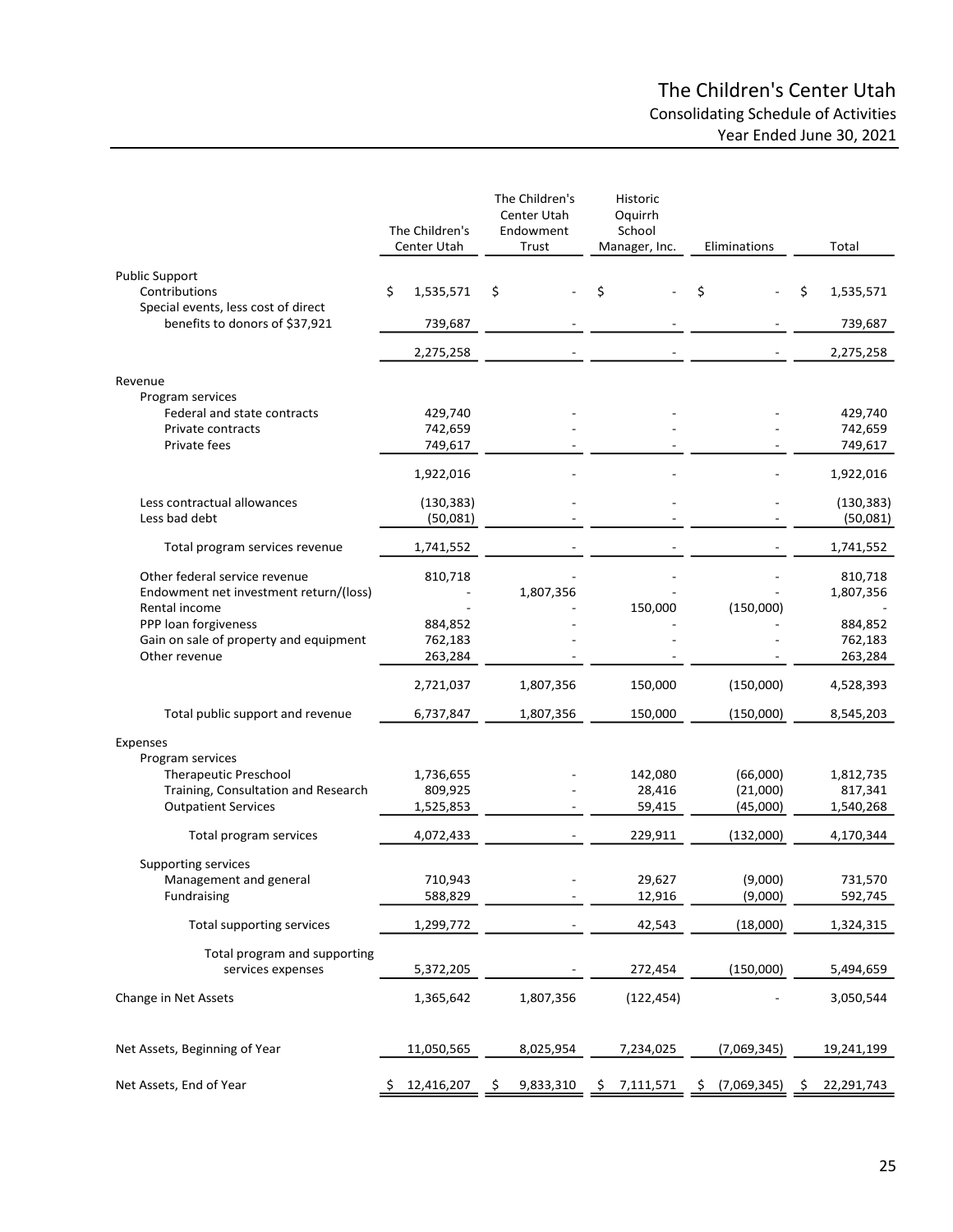# The Children's Center Utah Consolidating Schedule of Activities Year Ended June 30, 2020

|                                                                         | The Children's<br>Center Utah | The Children's<br>Center Utah<br>Endowment<br>Trust | Historic<br>Oquirrh<br>School<br>Manager, Inc. | Eliminations      | Total                  |
|-------------------------------------------------------------------------|-------------------------------|-----------------------------------------------------|------------------------------------------------|-------------------|------------------------|
| <b>Public Support</b>                                                   |                               |                                                     |                                                |                   |                        |
| Contributions<br>Special events, less cost of direct                    | \$<br>2,096,485               | \$                                                  | \$                                             | \$                | \$<br>2,096,485        |
| benefits to donors of \$16,471                                          | 623,555                       |                                                     |                                                |                   | 623,555                |
|                                                                         | 2,720,040                     |                                                     |                                                |                   | 2,720,040              |
| Revenue                                                                 |                               |                                                     |                                                |                   |                        |
| Program services                                                        |                               |                                                     |                                                |                   |                        |
| Federal and state contracts                                             | 525,595                       |                                                     |                                                |                   | 525,595                |
| Private contracts                                                       | 881,291                       |                                                     |                                                |                   | 881,291                |
| Private fees                                                            | 426,172                       |                                                     |                                                |                   | 426,172                |
|                                                                         | 1,833,058                     |                                                     |                                                |                   | 1,833,058              |
| Less contractual allowances                                             | (167, 398)                    |                                                     |                                                |                   | (167, 398)             |
| Less bad debt                                                           | (49, 666)                     |                                                     |                                                |                   | (49, 666)              |
| Total program services revenue                                          | 1,615,994                     |                                                     |                                                |                   | 1,615,994              |
|                                                                         |                               |                                                     |                                                |                   |                        |
| Other federal service revenue<br>Endowment net investment return/(loss) | 686,763                       | (46, 861)                                           |                                                |                   | 686,763                |
| Rental income                                                           |                               |                                                     | 150,000                                        | (150,000)         | (46, 861)              |
| Other revenue                                                           | 21,934                        |                                                     |                                                |                   | 21,934                 |
|                                                                         | 708,697                       | (46, 861)                                           | 150,000                                        | (150,000)         | 661,836                |
| Total public support and revenue                                        | 5,044,731                     | (46, 861)                                           | 150,000                                        | (150,000)         | 4,997,870              |
|                                                                         |                               |                                                     |                                                |                   |                        |
| <b>Expenses</b><br>Program services                                     |                               |                                                     |                                                |                   |                        |
| <b>Therapeutic Preschool</b>                                            | 2,173,766                     |                                                     | 141,887                                        | (66,000)          | 2,249,653              |
| Training, Consultation and Research                                     | 722,970                       |                                                     | 28,377                                         | (21,000)          | 730,347                |
| <b>Outpatient Services</b>                                              | 1,638,832                     |                                                     | 59,334                                         | (45,000)          | 1,653,166              |
| Total program services                                                  | 4,535,568                     |                                                     | 229,598                                        | (132,000)         | 4,633,166              |
|                                                                         |                               |                                                     |                                                |                   |                        |
| Supporting services                                                     |                               |                                                     |                                                |                   |                        |
| Management and general                                                  | 708,521                       |                                                     | 15,742                                         | (9,000)           | 715,263                |
| Fundraising                                                             | 595,936                       |                                                     | 12,899                                         | (9,000)           | 599,835                |
| Total supporting services                                               | 1,304,457                     |                                                     | 28,641                                         | (18,000)          | 1,315,098              |
| Total program and supporting                                            |                               |                                                     |                                                |                   |                        |
| services expenses                                                       | 5,840,025                     |                                                     | 258,239                                        | (150,000)         | 5,948,264              |
| Change in Net Assets                                                    | (795, 294)                    | (46, 861)                                           | (108, 239)                                     |                   | (950, 394)             |
| Net Assets, Beginning of Year                                           | 10,795,859                    | 9,122,815                                           | 7,342,264                                      | (7,069,345)       | 20,191,593             |
| Transfer of net assets                                                  | 1,050,000                     | (1,050,000)                                         |                                                |                   |                        |
| Net Assets, End of Year                                                 | 11,050,565<br>-Ş              | \$8,025,954                                         | 7,234,025<br>Ş.                                | (7,069,345)<br>Ş. | $\frac{5}{19,241,199}$ |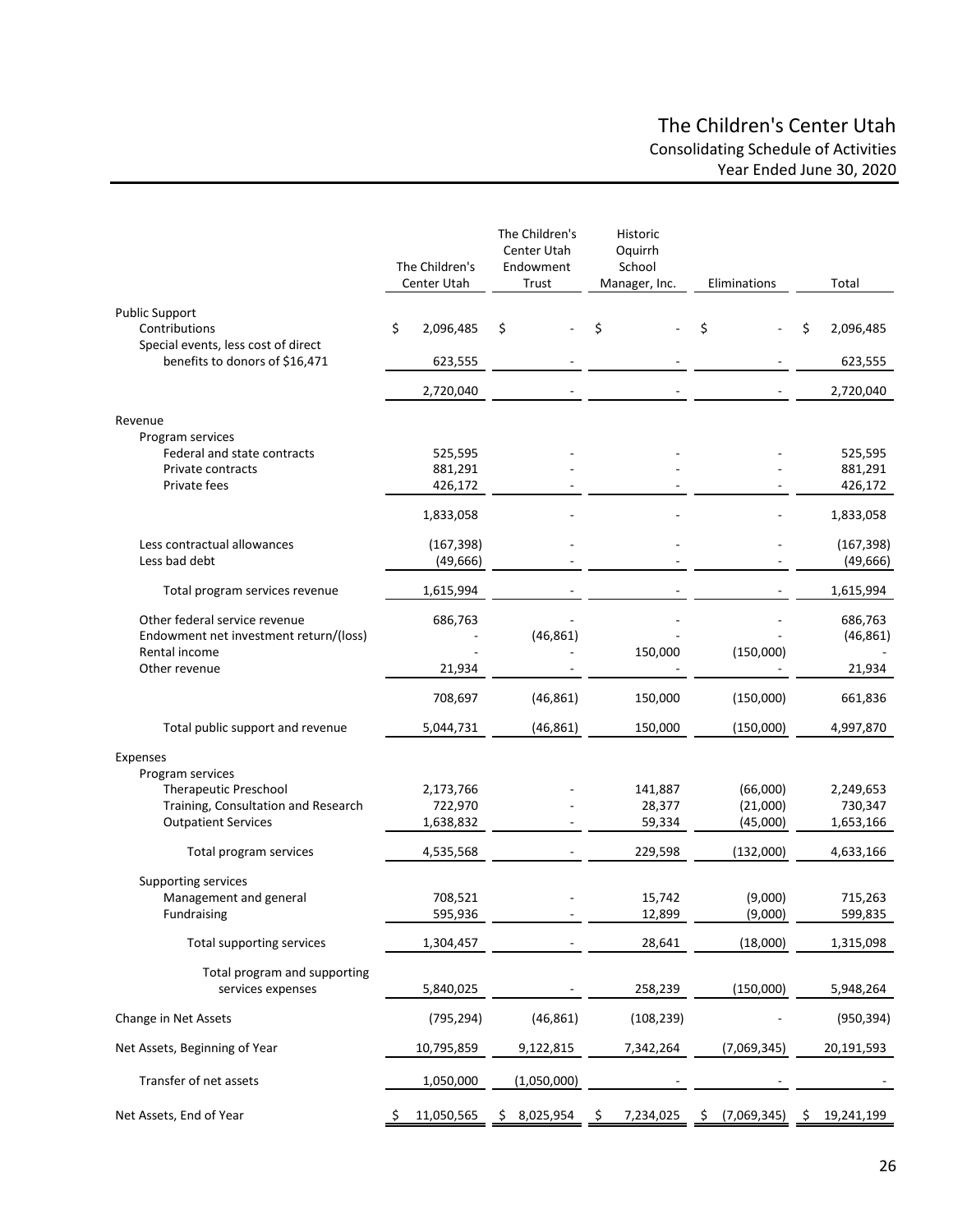

**CPAs & BUSINESS ADVISORS** 

# <span id="page-28-0"></span>**Independent Auditor's Report on Internal Control over Financial Reporting and on Compliance and Other Matters Based on an Audit of Consolidated Financial Statements Performed in Accordance with** *Government Auditing Standards*

To the Board of Directors The Children's Center Utah Salt Lake City, Utah

We have audited, in accordance with auditing standards generally accepted in the United States of America and the standards applicable to financial audits contained in *Government Auditing Standards*, issued by the Comptroller General of the United States, the consolidated financial statements of The Children's Center Utah, which comprise the consolidated statement of financial position as of June 30, 2021, and the related statements of activities, functional expenses, and cash flows for the year then ended, and the related notes to the consolidated financial statements, and have issued our report thereon dated May 20, 2022.

### **Report on Internal Control over Financial Reporting**

In planning and performing our audit of the consolidated financial statements, we considered The Children's Center Utah's internal control over financial reporting (internal control) as a basis for designing audit procedures that are appropriate in the circumstances for the purpose of expressing our opinion on the consolidated financial statements, but not for the purpose of expressing an opinion on the effectiveness of The Children's Center Utah's internal control. Accordingly, we do not express an opinion on the effectiveness of The Children's Center Utah's internal control.

A *deficiency in internal control* exists when the design or operation of a control does not allow management or employees, in the normal course of performing their assigned functions, to prevent, or detect and correct, misstatements on a timely basis. A *material weakness* is a deficiency, or a combination of deficiencies, in internal control, such that there is a reasonable possibility that a material misstatement of the entity's consolidated financial statements will not be prevented, or detected and corrected on a timely basis. A *significant deficiency* is a deficiency, or a combination of deficiencies, in internal control that is less severe than a material weakness, yet important enough to merit attention by those charged with governance.

Our consideration of internal control was for the limited purpose described in the first paragraph of this section and was not designed to identify all deficiencies in internal control that might be material weaknesses or significant deficiencies. Given these limitations, during our audit, we did not identify any deficiencies in internal control that we consider to be material weaknesses. However, material weaknesses or significant deficiencies may exist that were not identified.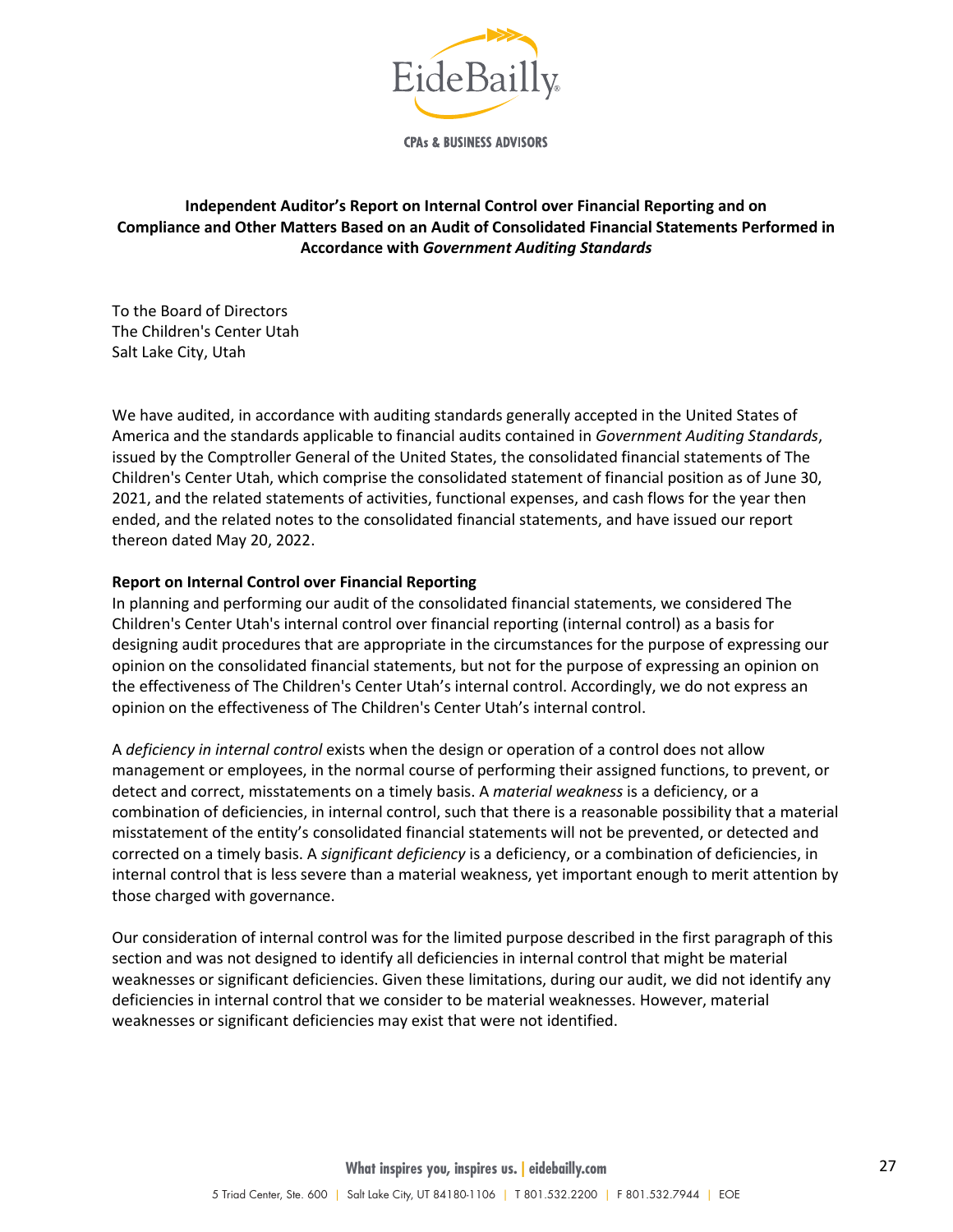### **Report on Compliance and Other Matters**

As part of obtaining reasonable assurance about whether The Children's Center Utah's consolidated financial statements are free from material misstatement, we performed tests of its compliance with certain provisions of laws, regulations, contracts, and grant agreements, noncompliance with which could have a direct and material effect on the financial statements. However, providing an opinion on compliance with those provisions was not an objective of our audit, and accordingly, we do not express such an opinion. The results of our tests disclosed no instances of noncompliance or other matters that are required to be reported under *Government Auditing Standards*.

### **Purpose of this Report**

The purpose of this report is solely to describe the scope of our testing of internal control and compliance and the results of that testing, and not to provide an opinion on the effectiveness of the entity's internal control or on compliance. This report is an integral part of an audit performed in accordance with *Government Auditing Standards* in considering the entity's internal control and compliance. Accordingly, this communication is not suitable for any other purpose.

Ede Saelly LLP

Salt Lake City, Utah May 20, 2022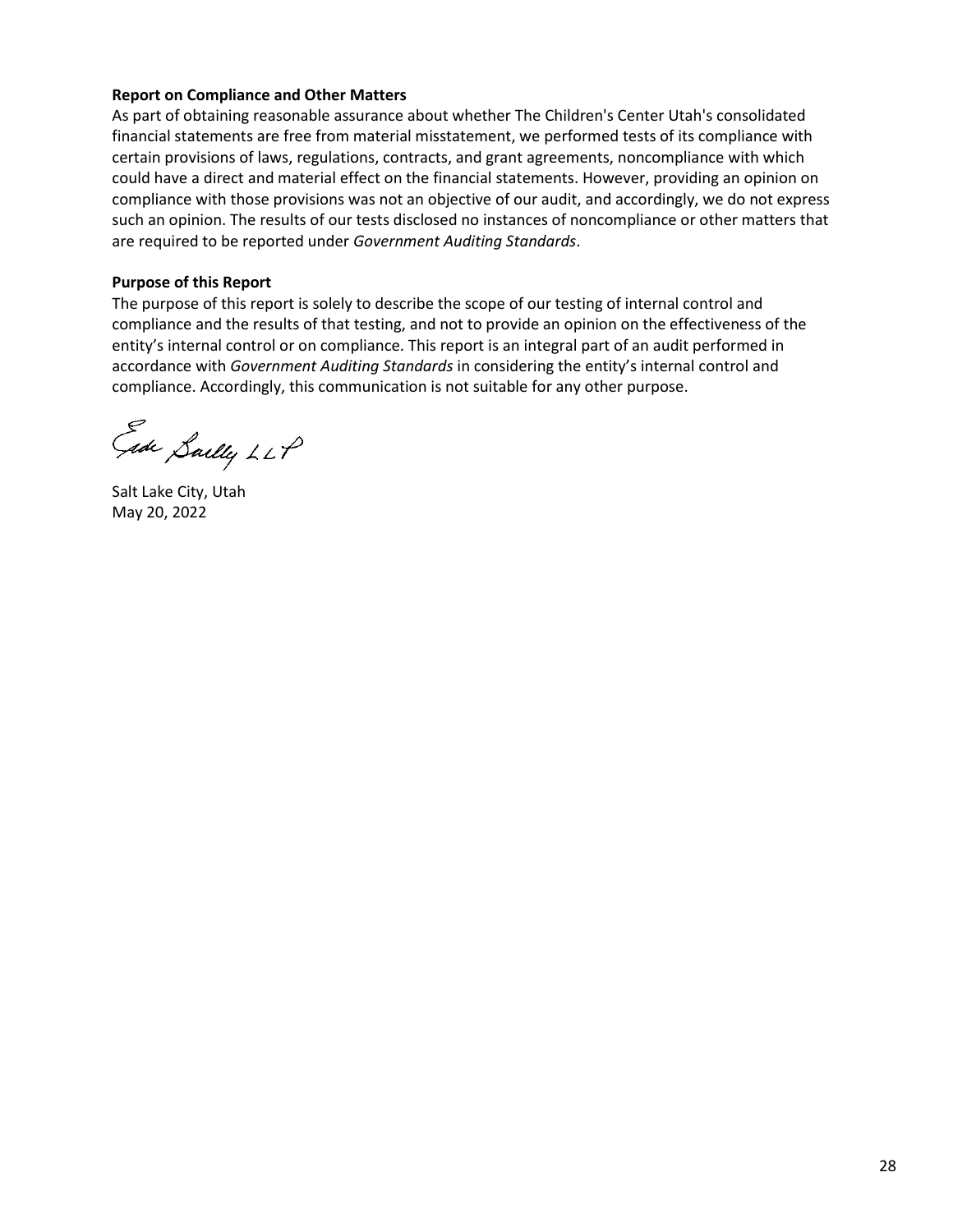

**CPAs & BUSINESS ADVISORS** 

# <span id="page-30-0"></span>**Independent Auditor's Report on Compliance for the Major Federal Program; Report on Internal Control Over Compliance Required by the Uniform Guidance**

To the Board of Directors The Children's Center Utah Salt Lake City, Utah

#### **Report on Compliance for the Major Federal Program**

We have audited The Children's Center Utah's compliance with the types of compliance requirements described in the *OMB Compliance Supplement* that could have a direct and material effect on The Children's Center Utah's major federal program for the year ended June 30, 2021. The Children's Center Utah's major federal program is identified in the summary of auditor's results section of the accompanying schedule of findings and questioned costs.

#### **Management's Responsibility**

Management is responsible for compliance with federal statutes, regulations, and the terms and conditions of its federal awards applicable to its federal programs.

### **Auditor's Responsibility**

Our responsibility is to express an opinion on compliance for The Children's Center Utah's major federal program based on our audit of the types of compliance requirements referred to above. We conducted our audit of compliance in accordance with auditing standards generally accepted in the United States of America; the standards applicable to financial audits contained in *Government Auditing Standards*, issued by the Comptroller General of the United States; and the audit requirements of Title 2 U.S. *Code of Federal Regulations* Part 200, *Uniform Administrative Requirements, Cost Principles, and Audit Requirements for Federal Awards* (Uniform Guidance). Those standards and the Uniform Guidance require that we plan and perform the audit to obtain reasonable assurance about whether noncompliance with the types of compliance requirements referred to above that could have a direct and material effect on a major federal program occurred. An audit includes examining, on a test basis, evidence about The Children's Center Utah's compliance with those requirements and performing such other procedures as we considered necessary in the circumstances.

We believe that our audit provides a reasonable basis for our opinion on compliance for the major federal program. However, our audit does not provide a legal determination of The Children's Center Utah's compliance.

#### **Opinion on the Major Federal Program**

In our opinion, The Children's Center Utah's complied, in all material respects, with the types of compliance requirements referred to above that could have a direct and material effect on its major federal program for the year ended June 30, 2021.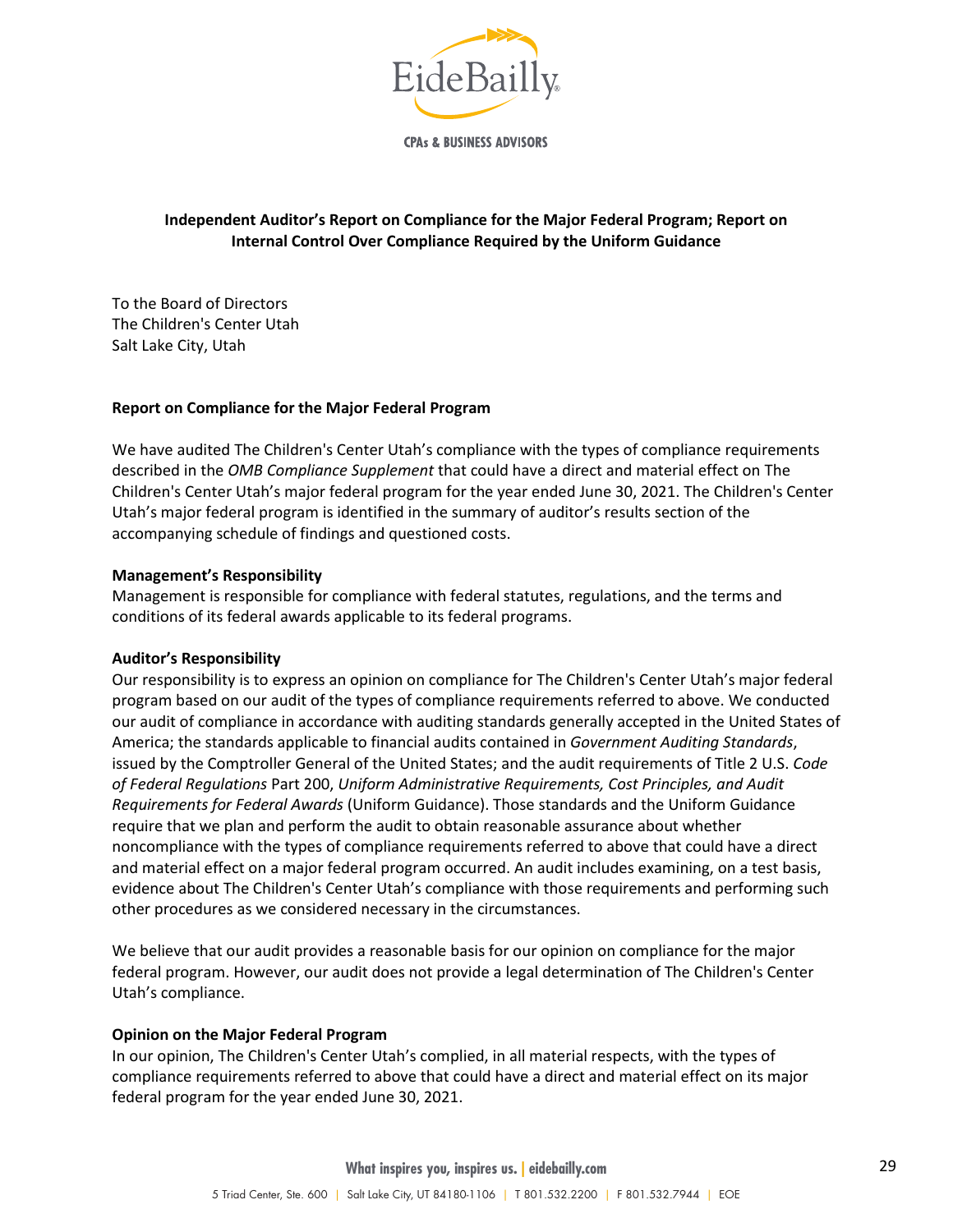### **Report on Internal Control over Compliance**

Management of The Children's Center Utah is responsible for establishing and maintaining effective internal control over compliance with the types of compliance requirements referred to above. In planning and performing our audit of compliance, we considered The Children's Center Utah's internal control over compliance with the types of requirements that could have a direct and material effect on the major federal program to determine the auditing procedures that are appropriate in the circumstances for the purpose of expressing an opinion on compliance for the major federal program and to test and report on internal control over compliance in accordance with the Uniform Guidance, but not for the purpose of expressing an opinion on the effectiveness of internal control over compliance. Accordingly, we do not express an opinion on the effectiveness of The Children's Center Utah's internal control over compliance.

*A deficiency in internal control over compliance* exists when the design or operation of a control over compliance does not allow management or employees, in the normal course of performing their assigned functions, to prevent, or detect and correct, noncompliance with a type of compliance requirement of a federal program on a timely basis. *A material weakness in internal control over compliance* is a deficiency, or a combination of deficiencies, in internal control over compliance, such that there is a reasonable possibility that material noncompliance with a type of compliance requirement of a federal program will not be prevented, or detected and corrected, on a timely basis. *A significant deficiency in internal control over compliance* is a deficiency, or a combination of deficiencies, in internal control over compliance with a type of compliance requirement of a federal program that is less severe than a material weakness in internal control over compliance, yet important enough to merit attention by those charged with governance.

Our consideration of internal control over compliance was for the limited purpose described in the first paragraph of this section and was not designed to identify all deficiencies in internal control over compliance that might be material weaknesses or significant deficiencies. We did not identify any deficiencies in internal control over compliance that we consider to be material weaknesses. However, material weaknesses may exist that have not been identified.

The purpose of this report on internal control over compliance is solely to describe the scope of our testing of internal control over compliance and the results of that testing based on the requirements of the Uniform Guidance. Accordingly, this report is not suitable for any other purpose.

Gide Sailly LLP

Salt Lake City, Utah May 20, 2022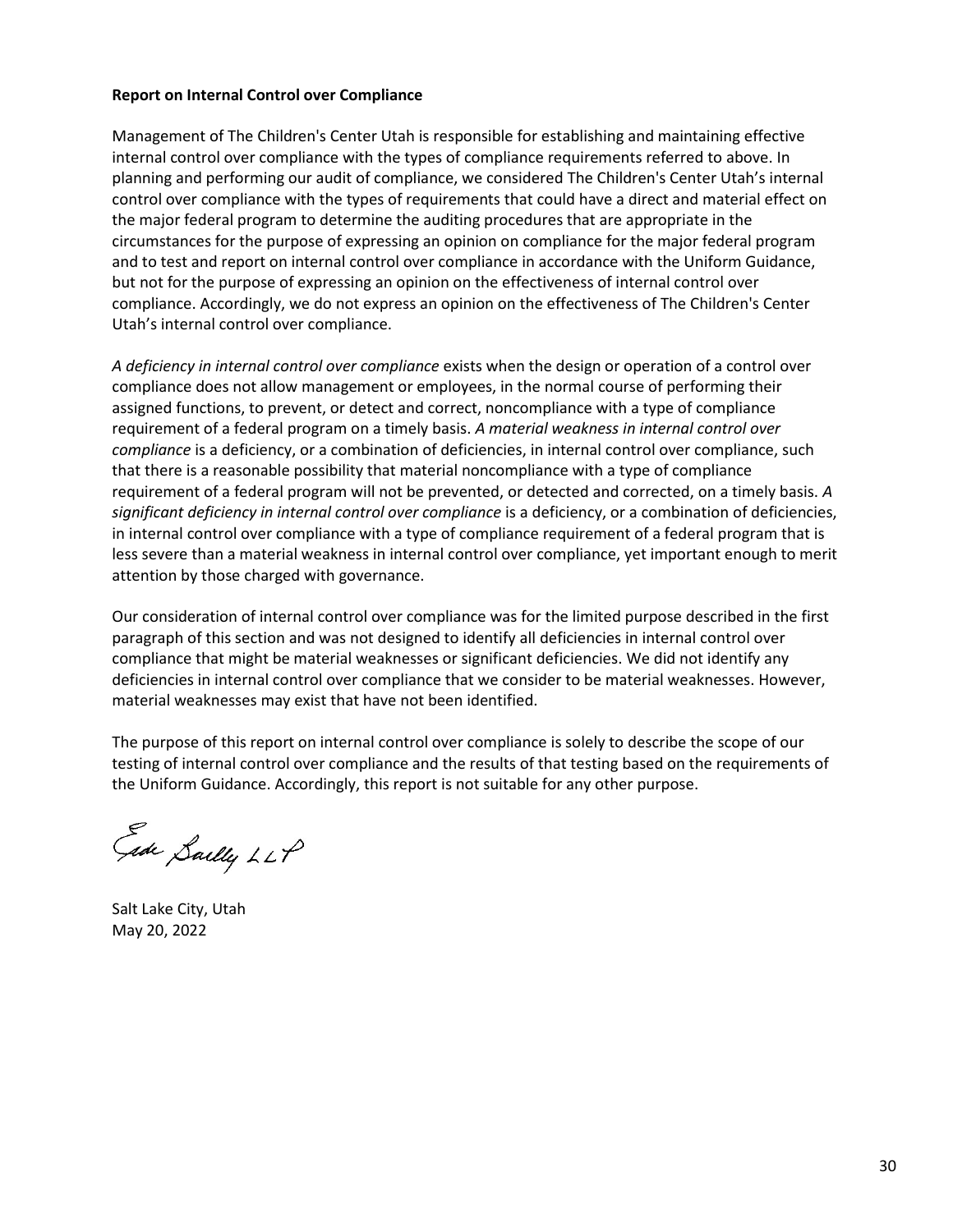<span id="page-32-0"></span>

| Federal Grantor/Pass-Through<br>Grantor/Program or Cluster Title                            | <b>Federal Financial</b><br>Assistance<br>Listing/Federal<br><b>CFDA Number</b> | Pass-Through<br>Entity<br>Identifying<br>Number | Expenditures |
|---------------------------------------------------------------------------------------------|---------------------------------------------------------------------------------|-------------------------------------------------|--------------|
| U.S. Department of Health & Human Services                                                  |                                                                                 |                                                 |              |
| Passed through Utah State Department of Workforce Services                                  |                                                                                 |                                                 |              |
| <b>CCDF Cluster</b>                                                                         |                                                                                 |                                                 |              |
| Child Care and Development Block Grant                                                      | 93.575                                                                          | 16DWS0081                                       | \$<br>80,652 |
| Child Care and Development Block Grant                                                      | 93.575                                                                          | 17DWS0002                                       | 339,324      |
| Child Care and Development Block Grant                                                      | 93.575                                                                          | 21DWS0065                                       | 387,381      |
| <b>Total CCDF Cluster</b>                                                                   |                                                                                 |                                                 | 807,357      |
| Passed through the State of Utah Department of Human Services                               |                                                                                 |                                                 |              |
| Substance Abuse and Mental Health Services                                                  | 93.958                                                                          | Unavailable                                     | 44,213       |
| Passed through Zero to Three: National Center for Infants,<br><b>Toddlers, and Families</b> |                                                                                 |                                                 |              |
| Maternal and Child Health Federal Consolidated Programs                                     | 93.110                                                                          | Unavailable                                     | 74,744       |
| Total U.S. Department of Health & Human Services                                            |                                                                                 |                                                 | 926,314      |
| <b>Total Federal Financial Assistance</b>                                                   |                                                                                 |                                                 | 926,314      |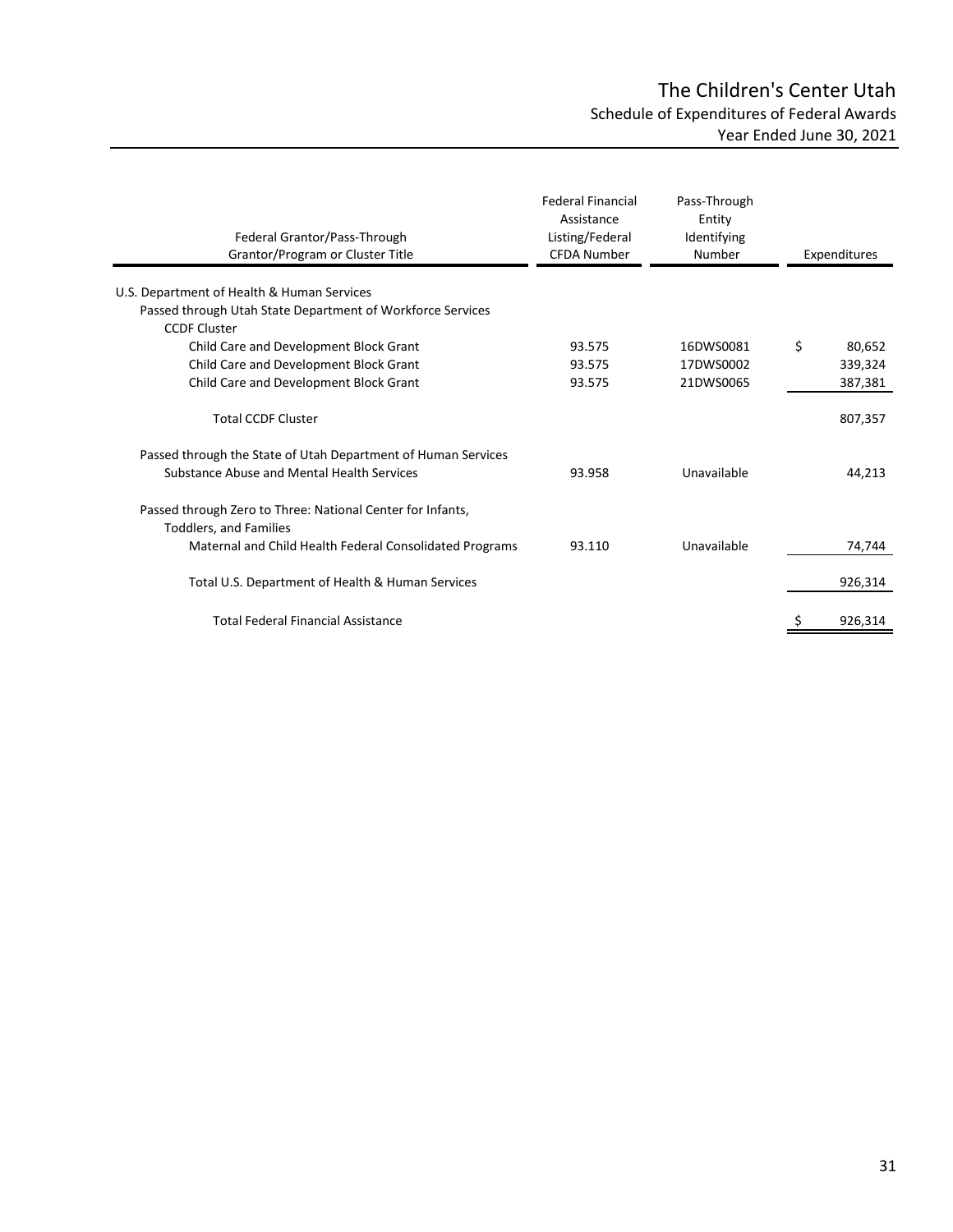# <span id="page-33-0"></span>**Note A - Basis of Presentation**

The accompanying schedule of expenditures of federal awards (the Schedule) includes the federal award activity of The Children's Center Utah (TCCU) under programs of the federal government for the year ended June 30, 2021. The information is presented in accordance with requirements of Title 2 U.S. Code of Federal Regulations Part 200, *Uniform Administrative Requirements, Cost Principles, and Audit Requirements for Federal Awards* (Uniform Guidance). Because the Schedule presents only a selected portion of the operations of TCCU, it is not intended to, and does not, present the financial position, changes in net assets, or cash flows of TCCU.

## **Note B - Significant Accounting Policies**

Expenditures reported on the Schedule are reported on the accrual basis of accounting. Such expenditures are recognized following the cost principles contained in the Uniform Guidance, wherein certain types of expenditures are not allowable or are limited as to reimbursement. No federal financial assistance has been provided to a subrecipient.

## **Note C - Indirect Cost Rate**

TCCU has elected to use the 10% de minimis cost rate.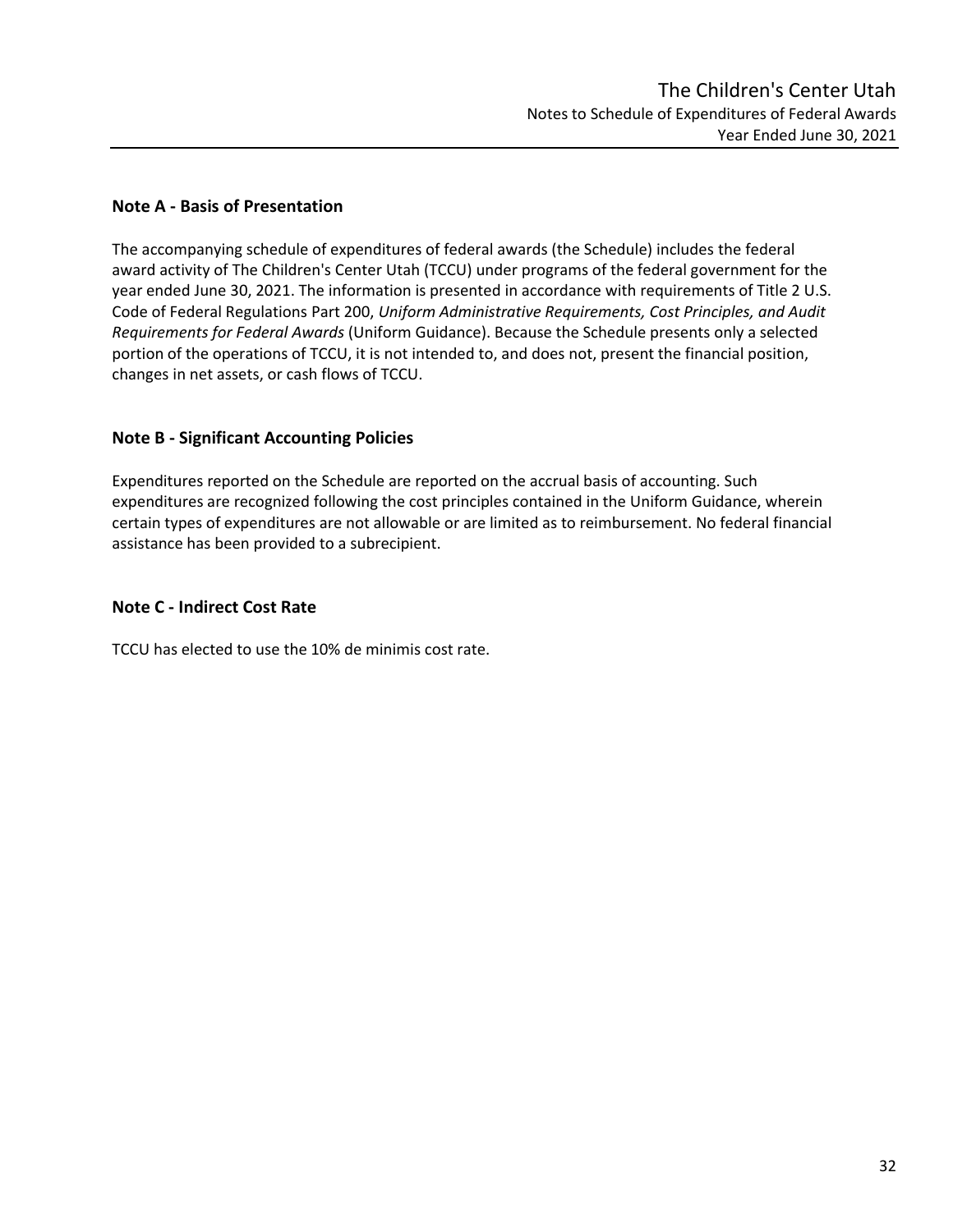<span id="page-34-0"></span>

| Section I - Summary of Auditor's Results                                   |                    |  |  |  |  |
|----------------------------------------------------------------------------|--------------------|--|--|--|--|
| <b>FINANCIAL STATEMENTS</b>                                                |                    |  |  |  |  |
| Type of auditor's report issued                                            | Unmodified         |  |  |  |  |
| Internal control over financial reporting:                                 |                    |  |  |  |  |
| Material weaknesses identified                                             | No                 |  |  |  |  |
| Significant deficiencies identified not                                    |                    |  |  |  |  |
| considered to be material weaknesses                                       | No                 |  |  |  |  |
| Noncompliance material to financial statements noted?                      | No                 |  |  |  |  |
| <b>FEDERAL AWARDS</b>                                                      |                    |  |  |  |  |
| Internal control over major program:                                       |                    |  |  |  |  |
| Material weaknesses identified                                             | No                 |  |  |  |  |
| Significant deficiencies identified not                                    |                    |  |  |  |  |
| considered to be material weaknesses                                       | No                 |  |  |  |  |
| Type of auditor's report issued on compliance for major programs           | Unmodified         |  |  |  |  |
| Any audit findings disclosed that are required to be reported in           |                    |  |  |  |  |
| accordance with Uniform Guidance 2 CFR 200.516                             | No                 |  |  |  |  |
| <b>Identification of Major Programs</b>                                    |                    |  |  |  |  |
| Name of Federal Program                                                    | <b>CFDA Number</b> |  |  |  |  |
| Child Care and Development Block Grant                                     | 93.575             |  |  |  |  |
| Dollar threshold used to distinguish between type A<br>and type B programs | \$<br>750,000      |  |  |  |  |
| Auditee qualified as low-risk auditee?                                     | No                 |  |  |  |  |